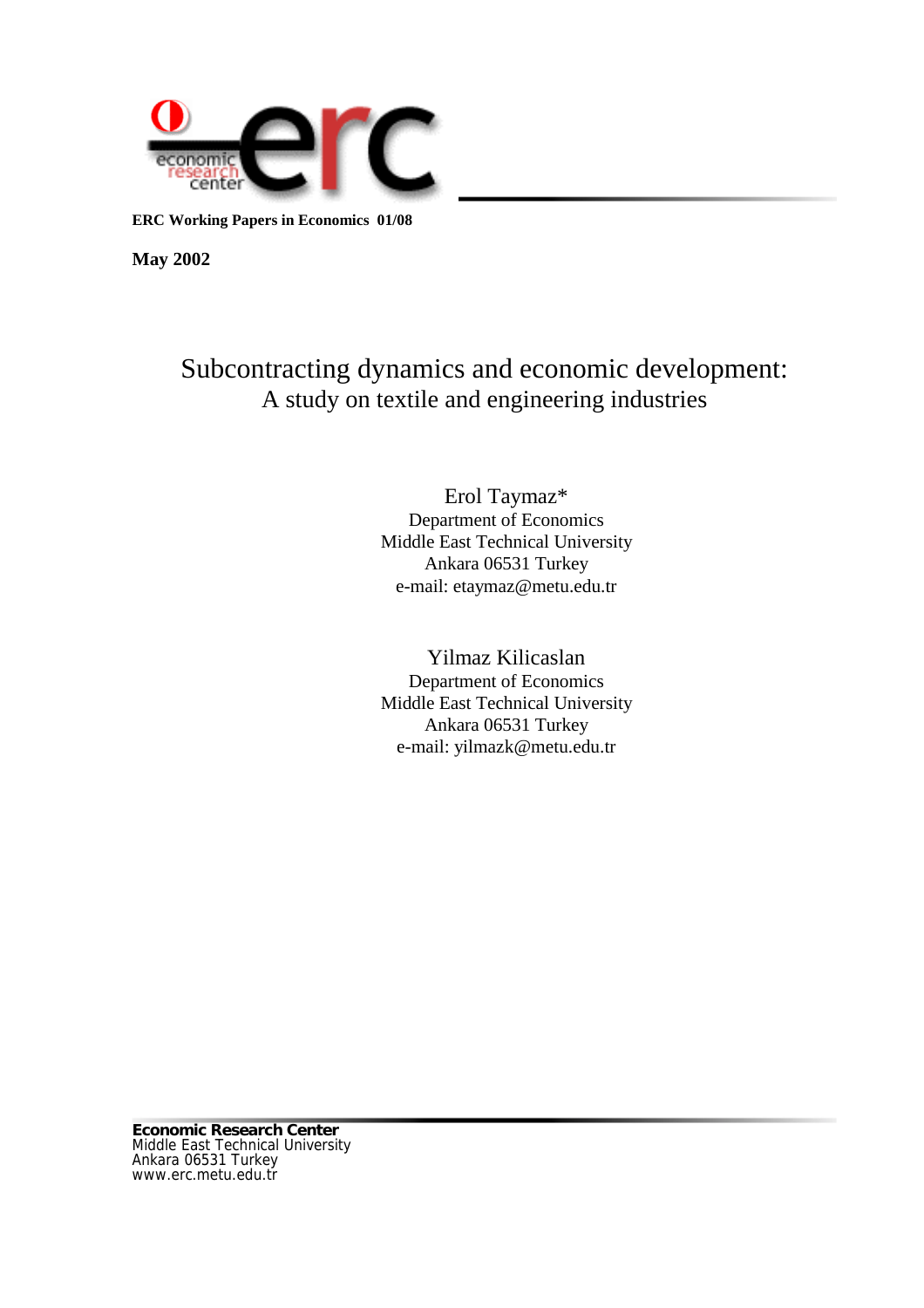# **Abstract**

Recent studies on small and medium sized establishments emphasize the importance of networking and regional clusters for industrial development. This study is focused on an important form of cooperation between firms: subcontracting relationship. Our aim is to estimate the determinants of subcontracting in Turkish textile and engineering industries, and to derive policy implications of our estimates. We estimate subcontract offering and subcontract receiving models for both industries by using panel data on all establishments employing 25 or more workers in the period 1988-97. Our findings show that shortterm/unequal relationship exists between parent firms and subcontractors in the textile industry whereas subcontracting relationships in the engineering industry are established between "similar", relatively advanced firms that have complementary assets and technologies.

**Keyword(s):** Subcontracting, firm cooperation, vertical integration.

**JEL Classification:** L14, L22, L61, L67.

# **Acknowledgement**

The authors thank Cem Somel of Middle East Technical University and the participants at the ERF  $7<sup>th</sup>$  Annual Conference held in Amman for their comments on earlier versions of the manuscript.

\* Corresponding author: Erol Taymaz, Department of Economics, Middle East Technical University, Ankara 06531, Turkey.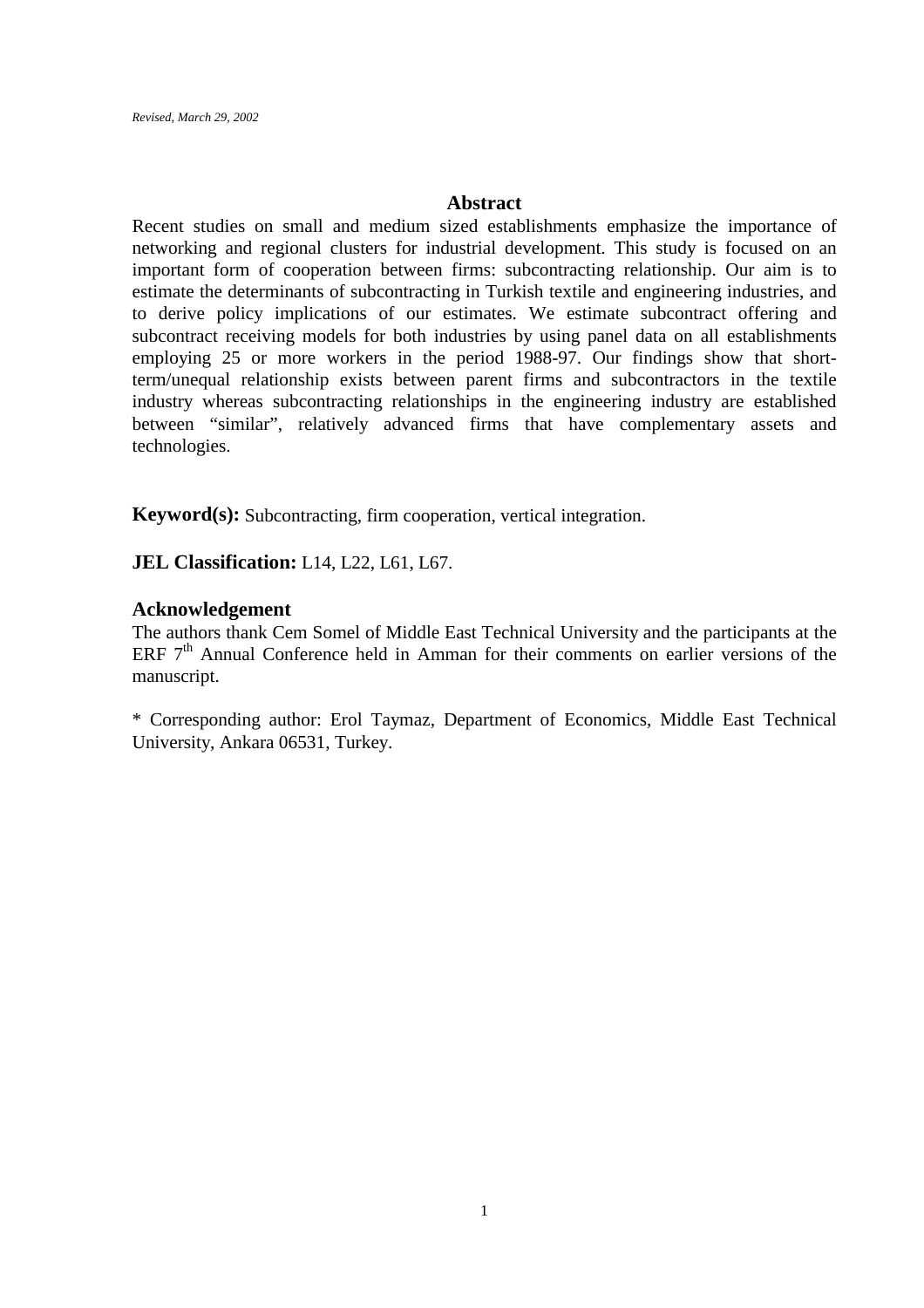# **Subcontracting dynamics and economic development: A study on textile and engineering industries**

## **1. Introduction**

In most of the twentieth century, small and medium-sized establishments (SMEs) were considered to be an archetypical and declining sector in which "informal" and "pre-modern" labor relations and technologies hindered the process of economic development. In this context, "subcontracting" was considered as a form of domination of large firms over small ones where large firms benefited from low wages and flexible work arrangements in small firms. Therefore, the SME sector was thought to be eliminated by more efficient and advanced large firms. The tendency towards gigantism was dominant among public policy makers both in the developed and the less developed countries (LDCs) who were trying to imitate the industrial development experience of the former group since the early  $20<sup>th</sup>$  century. The apparent failure of the industrialization attempt in most of the LDCs and the prolonged economic crisis in the developed countries in the 1970s and 1980s, as well as the striking resistance and vitality of SMEs in developing as well as in developed countries, forced policy makers to re-evaluate the role of SMEs in the economy.

The small firm has increasingly become the focus for public policy designed to decrease unemployment in the developed and less developed countries. In the 1970s, international organizations started to advocate the promotion of SMEs in LDCs to alleviate the problems of unemployment. It was argued that the capital-intensive "modern" sector in LDCs is unable to generate sufficient employment opportunities for a rapidly growing population. Subcontracting was supposed to play an important role in policies designed to promote SMEs. International organizations, like the World Bank and the United Nations Industrial Development Organization (UNIDO) called for the promotion of industrial subcontracting in the 1970s and 1980s. The Turkish governments also adopted SME-promotion policies under the influence of international organizations in the same period.

Almost all policy documents in Turkey emphasize the importance of SMEs for industrialization and economic development, and call for various support programs for those establishments. In spite of this rhetoric, there are not many comprehensive empirical studies on SMEs and the extend and characteristics of subcontracting relations. There are a few very good survey studies that analyze in detail the relationships between small and large firms and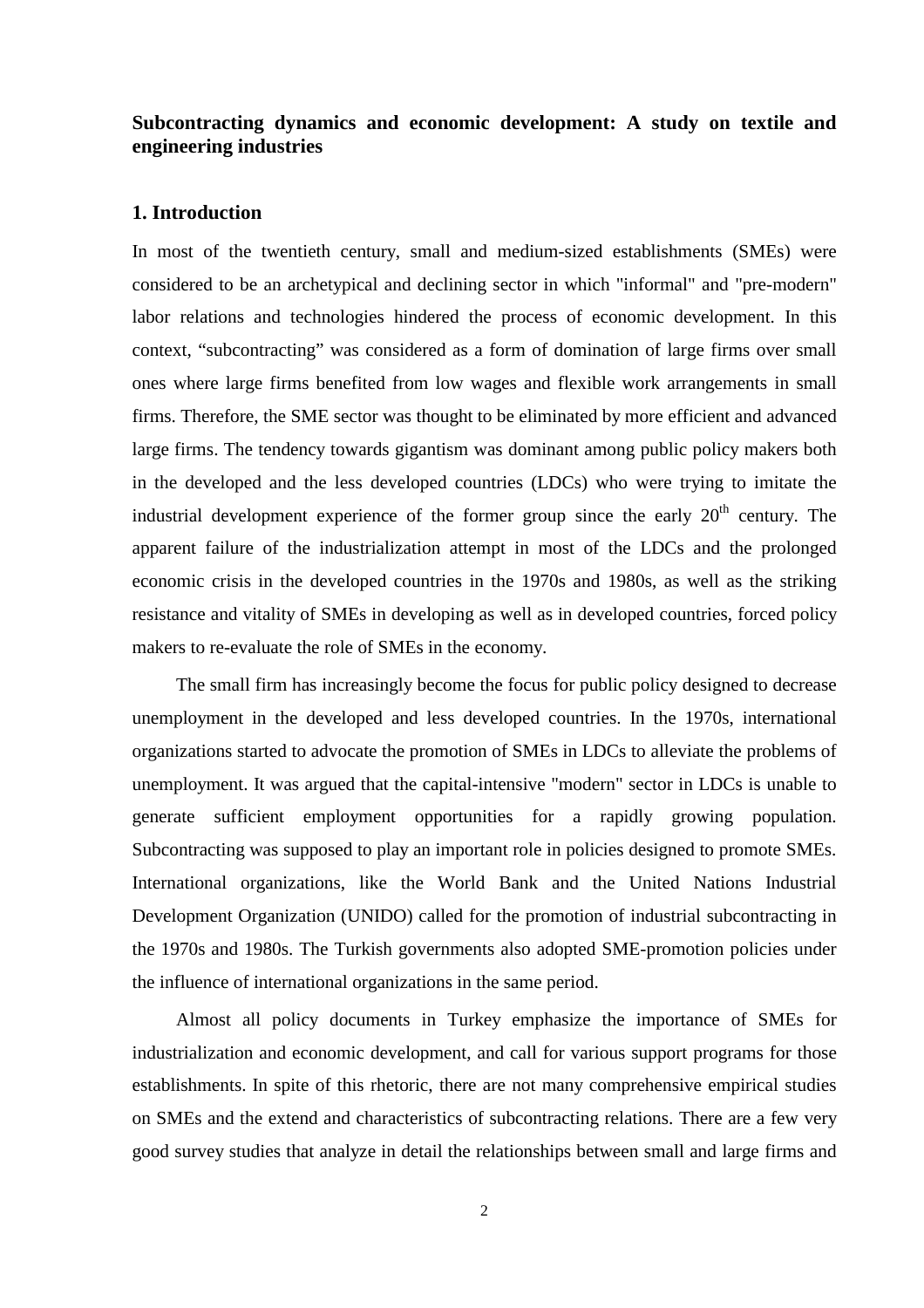subcontracting relations (see, for example, Bademli, 1977; Ayata, 1991; Aktar, 1990; Evcimen, Kaytaz and Cinar, 1991; Kaytaz, 1994; and Ozcan, 1995). Although these studies present very rich observations and offer alternative models and theories, their coverage is limited to certain sectors and regions because they usually rely on (small sample) survey data or field studies. To the best of our knowledge, this is the first study that analyzes the determinants of subcontracting at a comprehensive level. The study is restricted to Turkish textile and engineering (metalworking) industries because subcontracting relations are developed mainly in these two sectors. We suggest that firms engage in subcontracting because of a set of firm-specific factors (product characteristics, market characteristics, technology, ownership, so forth). We estimate two models for both sectors, one for the share of subcontracted inputs (subcontract offering firms), and the other for the share of subcontracted output (subcontract receiving firms) by using data for all establishments employing 25 or more workers in the period of 1988-97. The estimated model is the randomeffects Tobit model.

The paper is organized as follows. Section 2 summarizes theories on the new role of SMEs and the importance of subcontracting in enhancing efficiency and flexibility. Section 3 presents a descriptive analysis of the changes in the share of subcontracting in Turkish manufacturing industries. Section 4 develops the model and presents the estimation results. Section 5 summarizes policy implications.

#### **2. Economic development and subcontracting**

Subcontracting is usually defined as a form of relationship between firms mostly depending upon complete or partial production of goods and services. A more formal definition of subcontracting would be "a situation where the firm offering the subcontract requests another independent enterprise to undertake the production or carry out the processing of a material, component, part or subassembly for it according to specifications or plans provided by the firm offering the subcontract" (Holmes, 1986: 84).

Holmes (1986), following Watanabe (1971) and Chaillou (1977) and others, identifies three major types of production subcontracting: capacity subcontracting, specialization subcontracting, and supplier subcontracting.

In the case of *capacity subcontracting*, only the fabrication of the subcontracted part is carried out by the subcontractor with respect to a detailed set of plans and specifications set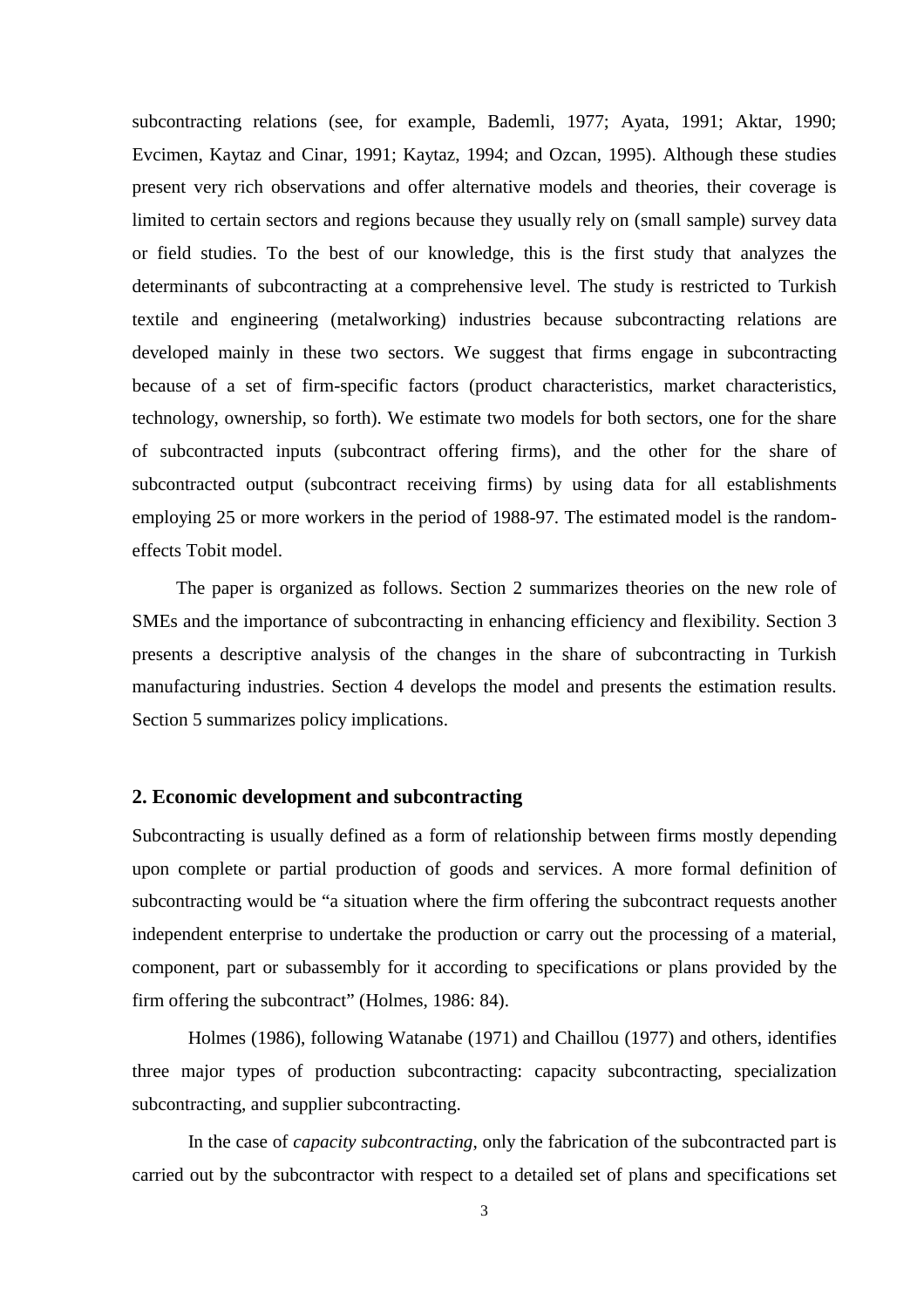down by the contractor (the parent firm), and usually the parent firm will also be manufacturing the same part. The reason the parent firm subcontracts a proportion of its requirements is the capacity limit. In this sense, capacity subcontracting can be thought as a temporary relationship between the parent firm and the subcontractor that arises as a result of excess demand for the products produced by the parent firm. Since capacity subcontracting represents a horizontal disintegration of production, it is sometimes also referred as "horizontal subcontracting". However, the concept of horizontal subcontracting may indeed cover a broader range of contracts between firms. For example, as Spiegel (1993) shows, firms with asymmetric convex costs can use horizontal subcontracting to allocate production more efficiently even if the capacity limit is not binding. Therefore, we prefer to use the concept of "horizontal subcontracting" instead of the concept of "capacity subcontracting".

*Specialization (complementary) subcontracting* is the second form of production subcontracting in which the decision about the method of production is usually taken by the subcontractor. This case represents vertical disintegration of production and arises when two firms have (vertically related) complementary assets or technologies.

Finally, the last form of subcontracting is *supplier subcontracting*. This is similar to specialization subcontracting, but the subcontractor is an independent supplier with full control over the development, design and the method of production, but is willing to enter a subcontracting arrangement to supply a dedicated or licensed part to the parent firm.

What are the factors that lead firms to subcontract a part of their components/production activities to other firms? (For an excellent discussion on various theories, see Arena, Ravix and Romani, 1992.) First of all, the subcontracting relationships between firms may be due to the *structure and temporal stability of product markets* (Clarke, 1994). As Holmes (1986: 89) explains

[t]hese include [firstly,] the situation where the parent firm is engaged in manufacturing a product for which demand is uncertain or irregular because of cyclical or seasonal variations in demand; secondly, the case where sufficient demand to permit the continuous mass production of a particular product line simply never exists; and, thirdly, the market conditions that exist at the beginning and end of a particular product.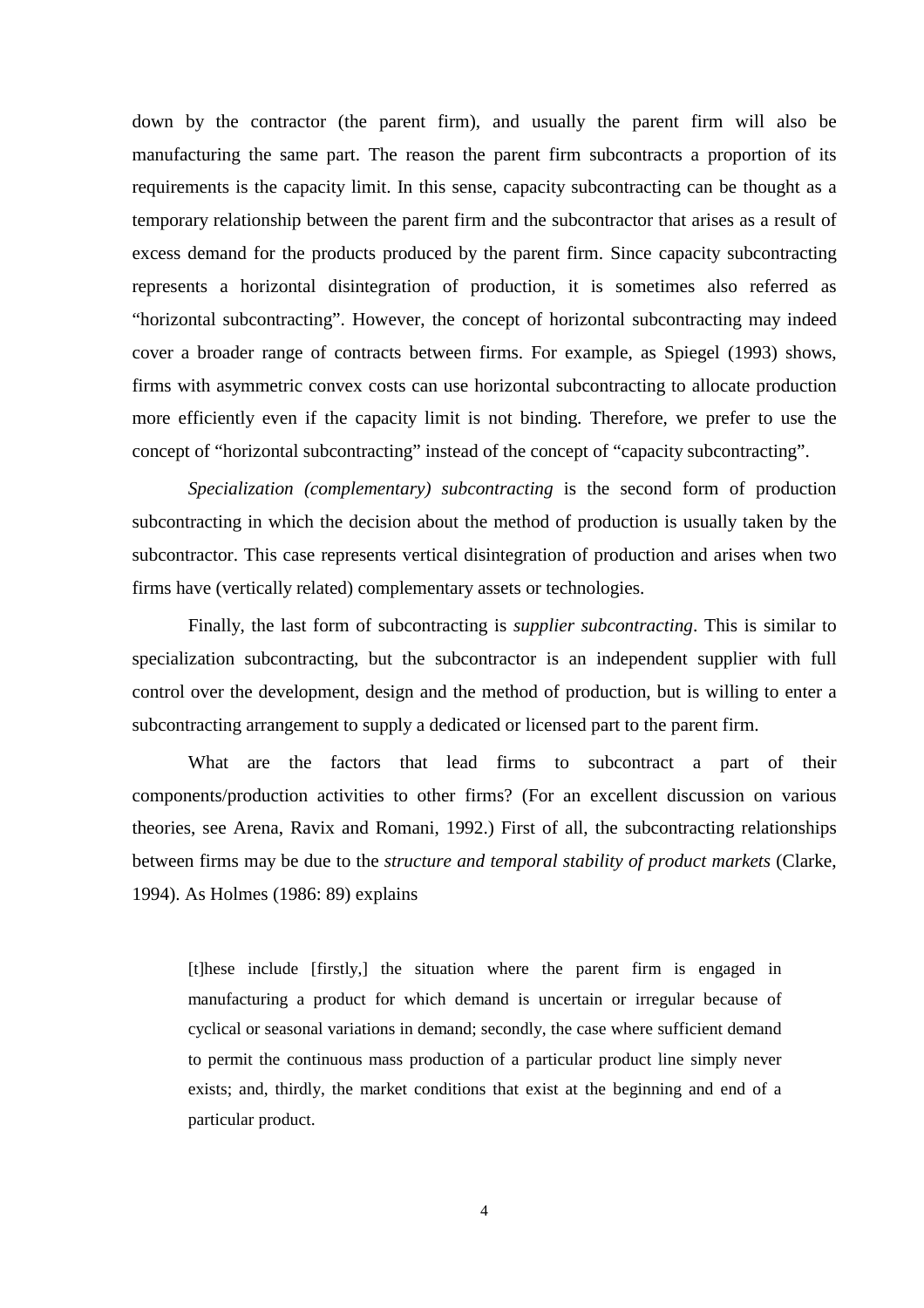Second, *production technology and labor-process organization* may favor resort to production subcontracting. These factors include the specific technical characteristics and fixed capital costs of the production technology used in the production process. A well-known case that leads to specialization subcontracting is the case where different stages of the production process may have different levels of optimum efficient scale.

Finally, the third set of reasons for the development of subcontracting relations would be the *structure and nature of labor markets*. The parent firm may seek to subcontract a portion of its (unskilled labor-intensive) production operations to take advantage of lower wages in smaller firms. This case arises when there is a kind of "dual labor market" and the subcontractor firm does not have the capability to distribute and to market its products, or cannot raise sufficient capital to establish its own distribution channels. If the parent firm (usually supposed to be a large firm) subcontracts a part of its production to a subcontractor (a small firm), this type of subcontracting can be considered as a form of domination of the large firm over the small firm.

In the 1970s and early 1980s, subcontracting was considered by many researchers and international organizations as a tool for modernization and employment generation. For example, Watanabe (1971: 51), in one of the leading articles on subcontracting, claimed that "... subcontracting can smooth the path of small enterprises and make them a suitable instrument for mass employment creation in developing countries that are committed to industrialisation." In a similar manner, UNIDO also called for the promotion of industrial subcontracting (for example, see UNIDO, 1974). The main idea behind advocating the development of subcontracting was based on the "benefits" a small subcontractor derives from a large parent firm in the form of guaranteed markets, secured raw materials, and technical assistance. Large firms that adopt modern technology would diffuse modern production techniques (the control of production processes, quality control, so forth) to subcontractors. Watanabe (1971: 73) even suggested that if "the small size of local markets and the scarcity or non-existence of potential parent firms with adequate marketing capacity and technological know-how" creates a problem, it can be solved by "casting established foreign companies in the role of parent firm" (for a critical analysis on the role of international subcontracting, see Bose, 1990 and Kumar, 1996). This argument on the role of large parent firms is based on the old dichotomy between modern/large firms and traditional/small firms. Based on this argument, one can claim that export oriented international subcontracting may favor economic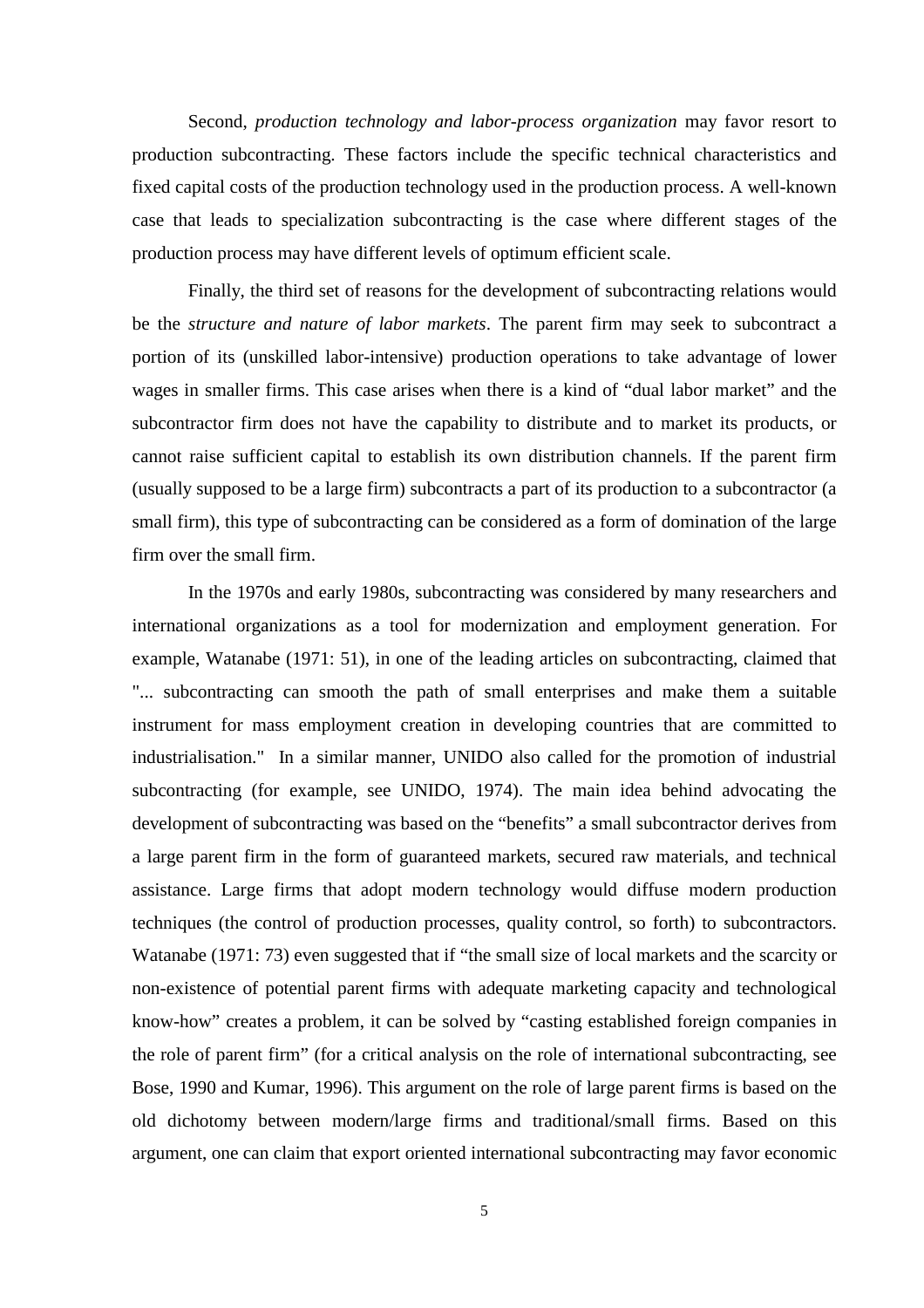development by expanding manufactured exports for developing countries. In addition to this direct affect, international subcontracting of production may result in transfer of knowledge, designs, specifications and quality controls to the LDCs. Although these effects could vary across countries, international subcontracting of production has played a vital role in the export expansion of most East Asian countries (Kumar, 1996: 4).

An Expert Committee Report prepared for the Sixth 5 Year Development Plan in Turkey echoes the same argument (State Planning Organization, 1989: 148-149). It is claimed in the report that modern industry integrates firms in such a way that large industrial enterprises form the governing and leading main sector whereas small enterprises form the secondary/auxiliary sector. In this context, subcontracting is expected to lead to efficiency gains for large enterprises. The policy measures for encouraging subcontracting are similar to those suggested by the World Bank in 1980: "reduced import duties on machinery for subcontractors, accelerated depreciation allowance on equipment to facilitate subcontractors' acquisition of capital assets, provision of industrial extension services, materials testing equipment and industrial estate facilities" (World Bank, 1980, v.3: 46-47, cited in Kaytaz, 1994: 152).

There has been a shift in the locus of studies and policy proposals in recent years, especially after the publication of the influential book by Piore and Sabel (1984) on flexible specialization. The emphasis is now on networking and clusters, usually formed by SMEs themselves. International organizations like UNIDO (Ceglie and Dini, 1999), ILO (Pyke, 1992) and UNCTAD (UNCTAD, 1994) now support networking initiatives and the development of industrial districts. It is suggested that "on the account of the common problems they all share, small enterprises are in the best position to help each other" (Ceglie and Dini, 1999). They can do so through horizontal cooperation (they can collectively achieve scale economies), vertical cooperation (they can specialize in their core activities and develop the external division of labor), and networking among enterprises, providers of business development services, and local policy makers. These studies show that the dichotomy between large/parent firm and small/subcontractor firm is not valid, and non-market mediated interactions between firms should also be taken into account in designing and implementing economic policies.

As our brief presentation indicates, there are significant differences between traditional and new approaches to subcontracting. Traditional approaches consider subcontracting as a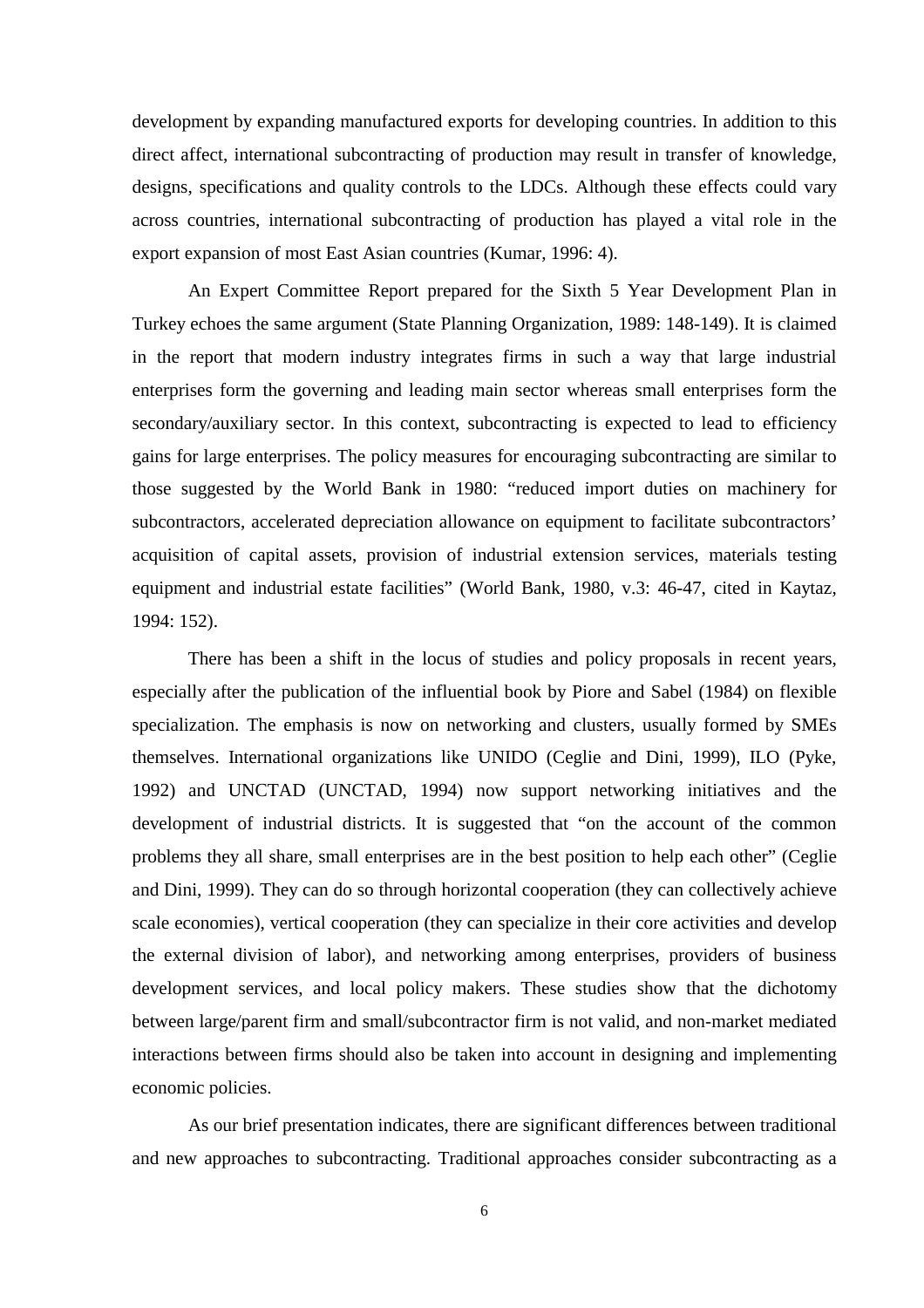relationship between two firms, the parent and the subcontractor. The unit of analysis is a specific subcontracting relationship between two particular firms. New approaches like the network and cluster approaches, as their names imply, look at a group of firms cooperating (and competing) within a complex web of supportive institutions. Externalities generated by this form of cooperation and competition are internalized by the network so that the collective efficiency and flexibility is enhanced. Moreover, the subcontractor in the traditional approach is a passive, dependent firm: it will benefit from subcontracting (in the form of guaranteed markets, technical assistance, so forth) to the extent the parent firm allows. However, the distinction between the parent firm and the subcontractors is not so sharp in the network analysis because the network can be established even by only small firms. Indeed, one of the main requirements for a well-functioning network is the fact that all firms in the network should have a certain level of technological capability to interact with each other. We consider these two conceptualizations not as alternatives, but formalizations of different types of interfirm relationships corresponding to different models of development.

#### **3. Subcontracting in Turkish manufacturing industries**

Although there are some survey and field studies that analyzed subcontracting relationships in Turkish manufacturing industries (for a small sample, see Bademli, 1977; Ayata, 1991; Aktar, 1990; Evcimen, Kaytaz and Cinar, 1991; Kaytaz, 1994; and Ozcan, 1995), there is almost no comprehensive study in this field. Altin's study (1995) is one of the first studies that analyze firm characteristics and subcontracting for all sectors of the manufacturing industry.

The data used in our study come from the Census of Manufacturing Industry (1992) and Annual Surveys of Manufacturing Industry (all other years in the period 1987-97). These Surveys cover all establishments<sup>1</sup> in the manufacturing industry employing at least 25 workers. The Surveys for the size group 10-24 cover questions about subcontracting since 1992, but we do not include those firms into our analysis in order to have a consistent long panel. $^{2}$ 

Subcontracting in the SIS survey is defined such that it does not cover all forms of subcontracting. The survey uses the Turkish word "fason", and defines "income from subcontract" as "income generated from the processing of materials provided by the firm

<sup>&</sup>lt;sup>1</sup> Since most of the firms in the Turkish manufacturing industry are single-plant firms, we use the concepts of "firm", "establishment" and "enterprise" interchangeably.

 $2$  We estimated our model (equation 1) by including this group but results were almost the same.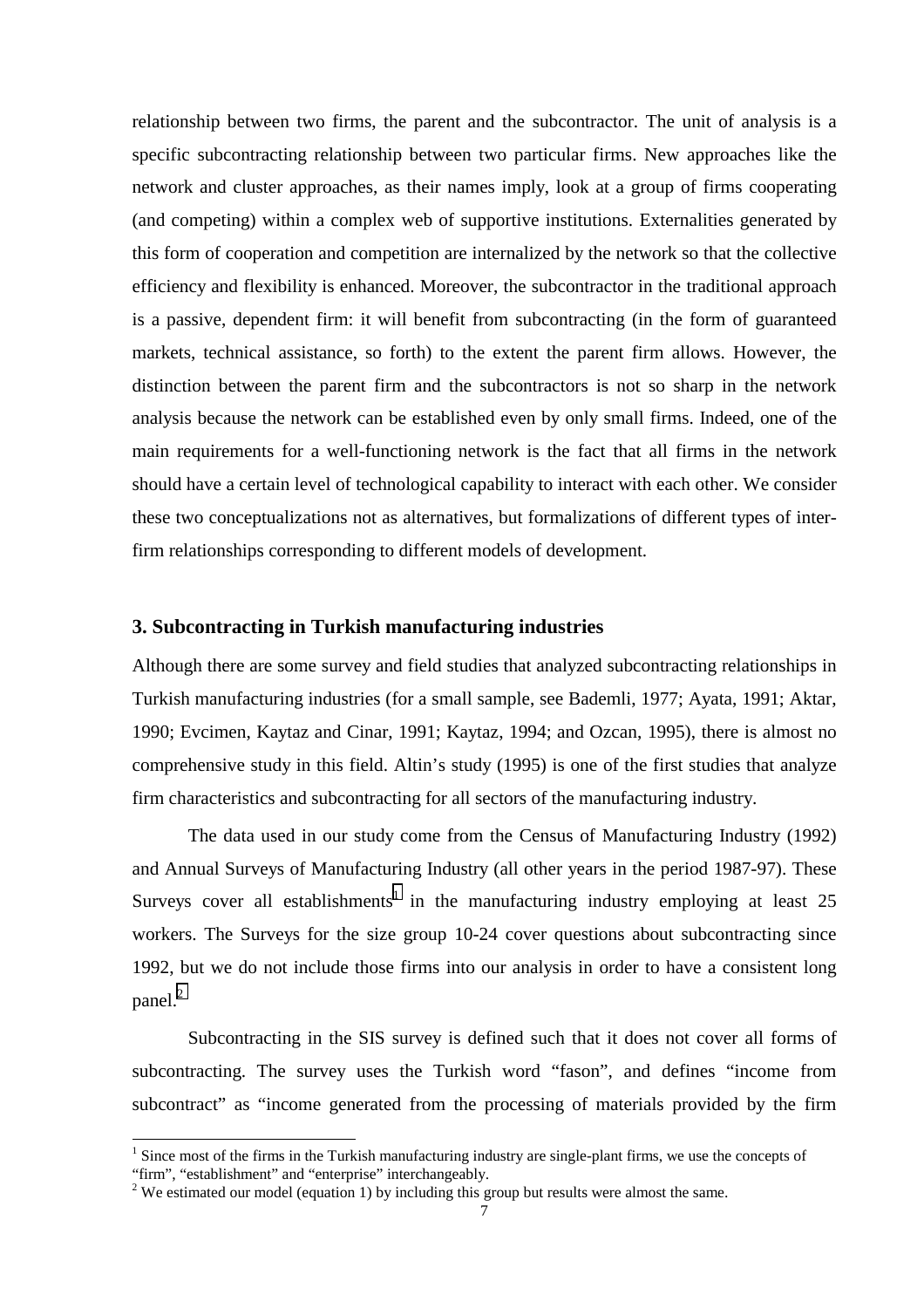offering the subcontract". This definition certainly excludes supplier subcontracting and may lead to an underestimation of the extent of subcontracting especially in the engineering industry.

Table 1 presents the data on subcontracting industry in Turkish manufacturing industries at the 2-digit ISIC<sup>3</sup> level for the periods 1988-92 and 1993-97. Subcontracting intensity (as measured by the share of subcontracted output in total output, and the share of subcontracted inputs in all inputs) is rather low in the Turkish manufacturing industry (about

|      |                                                                                | Subcontracted   |         |                  | Subcontracted |  |  |
|------|--------------------------------------------------------------------------------|-----------------|---------|------------------|---------------|--|--|
|      |                                                                                | input share (%) |         | output share (%) |               |  |  |
|      |                                                                                | 1988-92         | 1993-97 | 1988-92          | 1993-97       |  |  |
| 31   | Food                                                                           | 0,31            | 0,51    | 0,28             | 0,35          |  |  |
| 32   | <b>Textile</b>                                                                 | 6,20            | 6,31    | 5,63             | 5,63          |  |  |
| 33   | Wood products                                                                  | 1,28            | 0,93    | 0,69             | 0,48          |  |  |
| 34   | Paper                                                                          | 2,14            | 1,84    | 1,32             | 1,27          |  |  |
| 35   | Chemicals                                                                      | 0,65            | 0,92    | 0,67             | 0,58          |  |  |
| 36   | Pottery, glass, cement                                                         | 1,88            | 1,79    | 0,18             | 0,29          |  |  |
| 37   | Basic metal                                                                    | 1,04            | 1,26    | 1,36             | 1,36          |  |  |
| 38   | Engineering                                                                    | 2,17            | 1,62    | 0,77             | 0,87          |  |  |
| 39   | Other manufacturing                                                            | 3,36            | 3,65    | 0,97             | 2,89          |  |  |
| 3    | Manufacturing                                                                  | 1,99            | 2,16    | 1,50             | 1,63          |  |  |
|      | Subcontracting intensive sub-sectors in the textile and engineering industries |                 |         |                  |               |  |  |
| 3211 | Spinning, weaning and finishing                                                | 3,12            | 3,03    | 6,75             | 6,83          |  |  |
| 3212 | Textile products exc. wearing apparel                                          | 6,67            | 12,37   | 3,37             | 4,24          |  |  |
| 3213 | Knitting mills                                                                 | 11,22           | 10,80   | 3,03             | 4,08          |  |  |
| 3222 | Wearing apparel, exc. fur and leather                                          | 16,17           | 15,56   | 6,31             | 6,79          |  |  |
| 3231 | Tanneries and leather finishing                                                | 1,00            | 1,00    | 3,95             | 3,70          |  |  |
| 3813 | Structural metal products                                                      | 6,87            | 8,41    | 4,35             | 5,49          |  |  |
| 3823 | Metal and wood working machinery                                               | 5,96            | 10,99   | 5,28             | 12,90         |  |  |
| 3841 | Ship building and repairing                                                    | 20,12           | 13,62   | 4,25             | 6,53          |  |  |
| 3851 | Professional and scientific equipment                                          | 6,00            | 6,35    | 2,12             | 1,88          |  |  |

#### Table 1. Subcontracting in Turkish manufacturing industries

The data cover only those establishments with 25 or more employees.

"Subcontracted input share" refers to the proportion of subcontracted input in total inputs.

"Subcontracted output share" refers to the proportion of subcontracted output in total output.

1.5-2 percent). There is a slight increase over time but it may be due to temporary fluctuations. There are significant inter-industry variations in subcontracting intensity. The textile industry has the highest subcontracted input and output shares, followed by the paper and engineering industries. In this study, we analyze the determinants of subcontracting only in the textile and engineering industries because of their subcontracting intensity and dominant positions within

<sup>&</sup>lt;sup>3</sup> ISIC refers to International Standard Industrial Classification, Revision 2.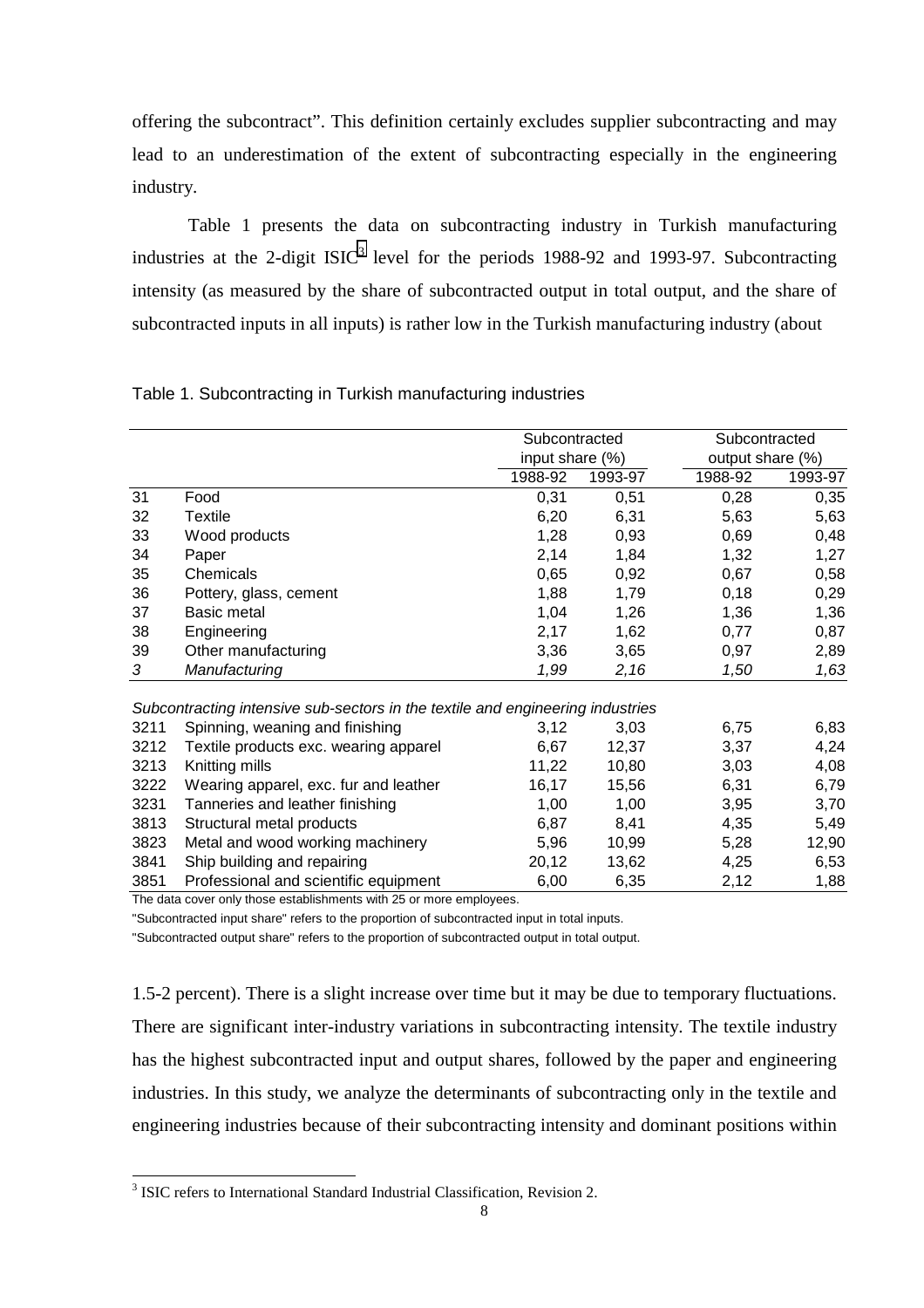the manufacturing industry (these two industries alone accounted for more than 70% of manufacturing employment in 1997).

The second part of the table shows subcontracting intensity for a selected sub-group of textile and engineering industries. Ship building and repairing had a very high share of subcontracted input intensity, followed by wearing apparel, knitting mills, textile products, metal and wood working machinery, structural metal products, and professional and scientific equipment. Those industries that are densely populated by subcontractors are metal and wood working industries, spinning, weaning and finishing, wearing apparel, ship building and repairing, structural metal products, tanneries and leather finishing and knitting mills. It is interesting to observe that subcontracted input-intensive sectors tend to be also subcontracted output-intensive. Moreover, on average, subcontracted input shares are usually higher than subcontracted output shares, partly because of the fact that our database does not cover micro and small establishments (those employing less than 25 workers).

|                              | Proportion | Probability of being a |                 |
|------------------------------|------------|------------------------|-----------------|
|                              | at time t  | subcontractor          | parent          |
|                              |            | at time $t + 1$        | at time $t + 1$ |
| Textile industry             |            |                        |                 |
| Non-subcontractor at time t  | 0.775      | 0.060                  | 0.286           |
| Subcontractor at time t      | 0.225      | 0.769                  | 0.240           |
| Non-parent at time t         | 0.733      | 0.227                  | 0.097           |
| Parent at time t             | 0.267      | 0.182                  | 0.760           |
| <b>Engineering industry</b>  |            |                        |                 |
| Non-subcontractor at time to | 0.861      | 0.026                  | 0.112           |
| Subcontractor at time t      | 0.139      | 0.870                  | 0.748           |
| Non-parent at time t         | 0.811      | 0.052                  | 0.051           |
| Parent at time t             | 0.189      | 0.556                  | 0.820           |

Table 2. Empirical transition probabilities for parents and subcontractors

*Note:* A firm is classified as "subcontractor" ("parent") if the share of subcontracted output (input) is at least 10%.

Table 2 presents the data on empirical transition probabilities for parent and subcontractors firms. In calculating the transition probabilities, a firm is defined as "parent" if it subcontracts at least 10 percent of its inputs to subcontractors, and a firm is classified as "subcontractor" if the proportion of subcontracted output is at least 10 percent. As may be expected, the proportions of subcontractors and parent firms are much higher in the textile industry than the engineering industry (see the first column in Table 2). There are two significant differences between empirical transition probabilities of the textile and engineering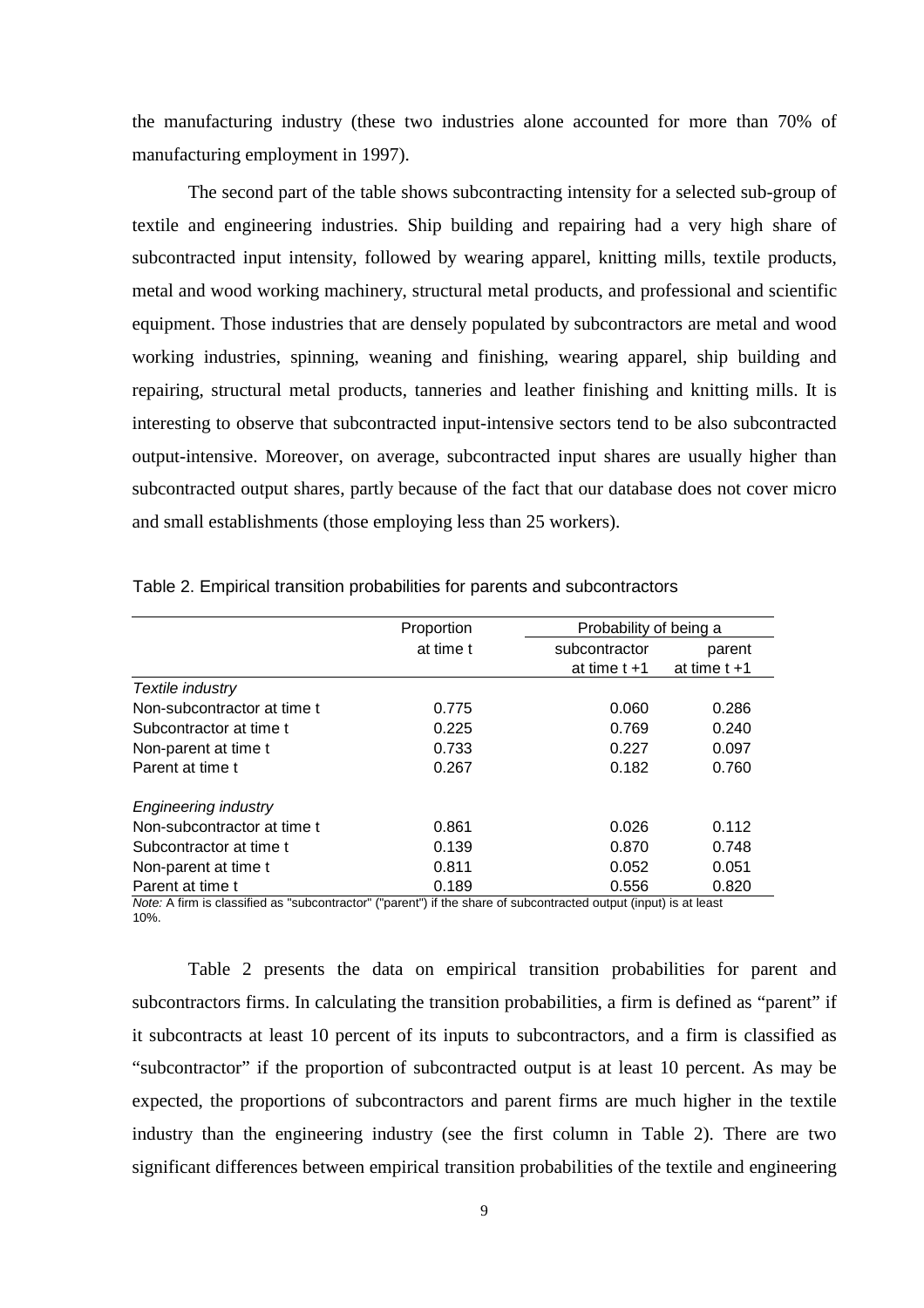industries. First, subcontractors and parents are less likely to continue with the same form of subcontracting. For example, a subcontractor in the textile industry will be a subcontractor with 76.9 percent probability in the next year, whereas the same probability is 87.0 percent for an engineering firm. A similar difference is observed for parents firms as well (76.0 percent in the textile, and 82.0 percent in the engineering industries). Moreover, it is easier for a nonsubcontractor (a non-parent) to be a subcontractor (a parent) in the textile industry than in the engineering industry. In other words, the rate of "turnover" in subcontracting status is much higher in the textile industry. Second, a larger proportion of those firms that are involved in any subcontracting relationship in the engineering industry are "primary subcontractors", i.e., those firms that simultaneously receive and offer subcontracts. Therefore, a subcontractor is very likely to be classified as a "parent" in the engineering industry (74.8 percent probability), but this type of behavior is less likely to be observed in the textile industry (24.0 percent). Empirical transition probabilities show that subcontracting relationships are less stable in the textile industry than in the engineering industry although there are more firms in the textile industry that are involved in any form of subcontracting.

Table 3 shows the variables used in our analysis and the data about the characteristics of firms according to their subcontracting behavior for two sub-periods. Firms in the first column are not involved in any subcontracting relationship. Parent firms are in the second column, and subcontractors in the third. Firms in the fourth column both receive subcontract orders and offer subcontracts to other subcontractors (for convenience, we call these firms "primary subcontractors"). The data show that there is a substantial number of firms that simultaneously receive and offer subcontracts, especially in the textile industry. This shows that secondary subcontracting is a widespread phenomenon.

Subcontracted input share is about 12-15 percent for parent firms and primary subcontractors in the textile industry and 7-9 percent in the engineering industry. Although subcontracted input shares are relatively low, in other words, parent firms are not heavily dependent on subcontractors, subcontracted output share for subcontractors is quite high in the textile industry (almost 50 percent), and modest in the engineering industry (about 20 percent).

Table 3a shows that average wage rates do not differ very much across subcontracting categories in the textile industry. Parent firms and primary subcontractors pay wages 10-15 percent higher than other firms. The wage differential seems to be wider in the engineering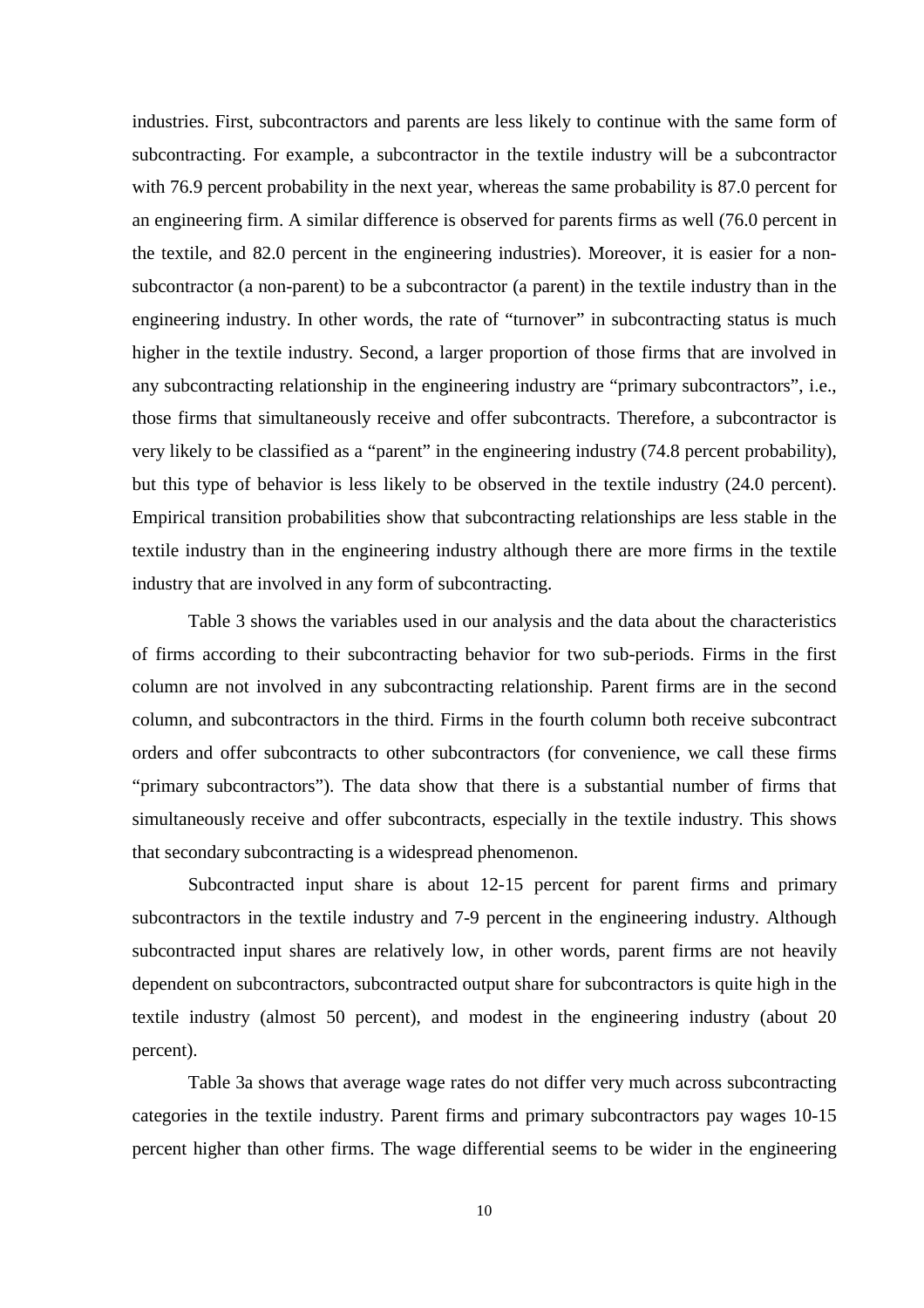# Table 3a. Descriptive statistics, the textile industry Average values for all establishments employing 25 or more workers

| Label              | Description                                      |         |       | 1988-92         |                     | 1993-97 |        |          |                     |
|--------------------|--------------------------------------------------|---------|-------|-----------------|---------------------|---------|--------|----------|---------------------|
|                    |                                                  | No sub. |       | Parent Subcont. | Primary<br>subcont. | No sub. | Parent | Subcont. | Primary<br>subcont. |
| # obs              | Number of observations                           | 1477    | 1971  | 951             | 1656                | 2082    | 2528   | 1346     | 2567                |
| SUB-INPUT          | Subcontracted input share                        | 0.000   | 0.124 | 0.000           | 0.142               | 0.000   | 0.129  | 0.000    | 0.150               |
| SUB-OUTPUT         | Subcontracted output share                       | 0.000   | 0.000 | 0.489           | 0.238               | 0.000   | 0.000  | 0.475    | 0.223               |
| OVER <sub>23</sub> | Share of 2nd and 3rd shift in production hours   | 0.204   | 0.113 | 0.234           | 0.181               | 0.203   | 0.097  | 0.213    | 0.176               |
| <b>ADVER</b>       | Advertisement expenditures/sales ratio           | 0.002   | 0.004 | 0.002           | 0.005               | 0.004   | 0.005  | 0.003    | 0.004               |
| <b>PTT</b>         | PTT expenditures/sales ratio                     | 0.004   | 0.003 | 0.008           | 0.004               | 0.004   | 0.003  | 0.008    | 0.004               |
| <b>PRIVATE</b>     | Private ownership                                | 0.966   | 0.961 | 0.965           | 0.947               | 0.973   | 0.972  | 0.978    | 0.963               |
| <b>FOREIGN</b>     | Foreign ownership                                | 0.007   | 0.012 | 0.004           | 0.011               | 0.011   | 0.013  | 0.011    | 0.014               |
| <b>TECHNOTR</b>    | Technology transfer dummy                        | 0.001   | 0.008 | 0.000           | 0.010               | 0.010   | 0.014  | 0.004    | 0.014               |
| WAGE*              | Average wage rate                                | 1.404   | 1.524 | 1.403           | 1.549               | 1.250   | 1.324  | 1.197    | 1.371               |
| <b>WOMEN</b>       | Share of women employees                         | 0.331   | 0.392 | 0.346           | 0.396               | 0.302   | 0.373  | 0.351    | 0.389               |
| <b>ADMIN</b>       | Share of administrative personnel                | 0.158   | 0.170 | 0.123           | 0.146               | 0.147   | 0.176  | 0.121    | 0.155               |
| <b>TECHNICIAN</b>  | Share of technicians                             | 0.044   | 0.043 | 0.048           | 0.046               | 0.046   | 0.045  | 0.042    | 0.041               |
| CAPINT*            | Depreciation allowances/employees ratio          | 0.253   | 0.396 | 0.293           | 0.488               | 0.370   | 0.538  | 0.327    | 0.713               |
| <b>ENERINT*</b>    | Energy expenditures/employees ratio              | 0.328   | 0.213 | 0.530           | 0.342               | 0.511   | 0.378  | 0.641    | 0.551               |
| NFIRM*             | Number of firms in the same sector and province  | 33.3    | 100.8 | 55.4            | 96.8                | 34.7    | 126.2  | 67.2     | 104.8               |
| <b>GRFIRM</b>      | Annual growth rate of output (log form)          | 0.006   | 0.074 | 0.086           | 0.101               | 0.066   | 0.086  | 0.051    | 0.103               |
| <b>GRIND</b>       | Annual growth rate of sectoral output (log form) | 0.070   | 0.104 | 0.075           | 0.094               | 0.098   | 0.070  | 0.078    | 0.080               |
| EMPLOY*            | Number of employees                              | 76.2    | 93.8  | 86.4            | 116.0               | 72.2    | 78.7   | 73.9     | 106.2               |

\* geometric average

Parent firms produce no output subcontracted by another firm. Subcontractor firms use no input from subcontractors. Primary subcontractors produce output subcontracted by parent firms and buy inputs from subcontractors. **No sub**contracting firms are not involved in any subcontracting relationship.

Wage, Capint, Enerint, GrFirm and GrInd variables are measured at constant 1987 prices.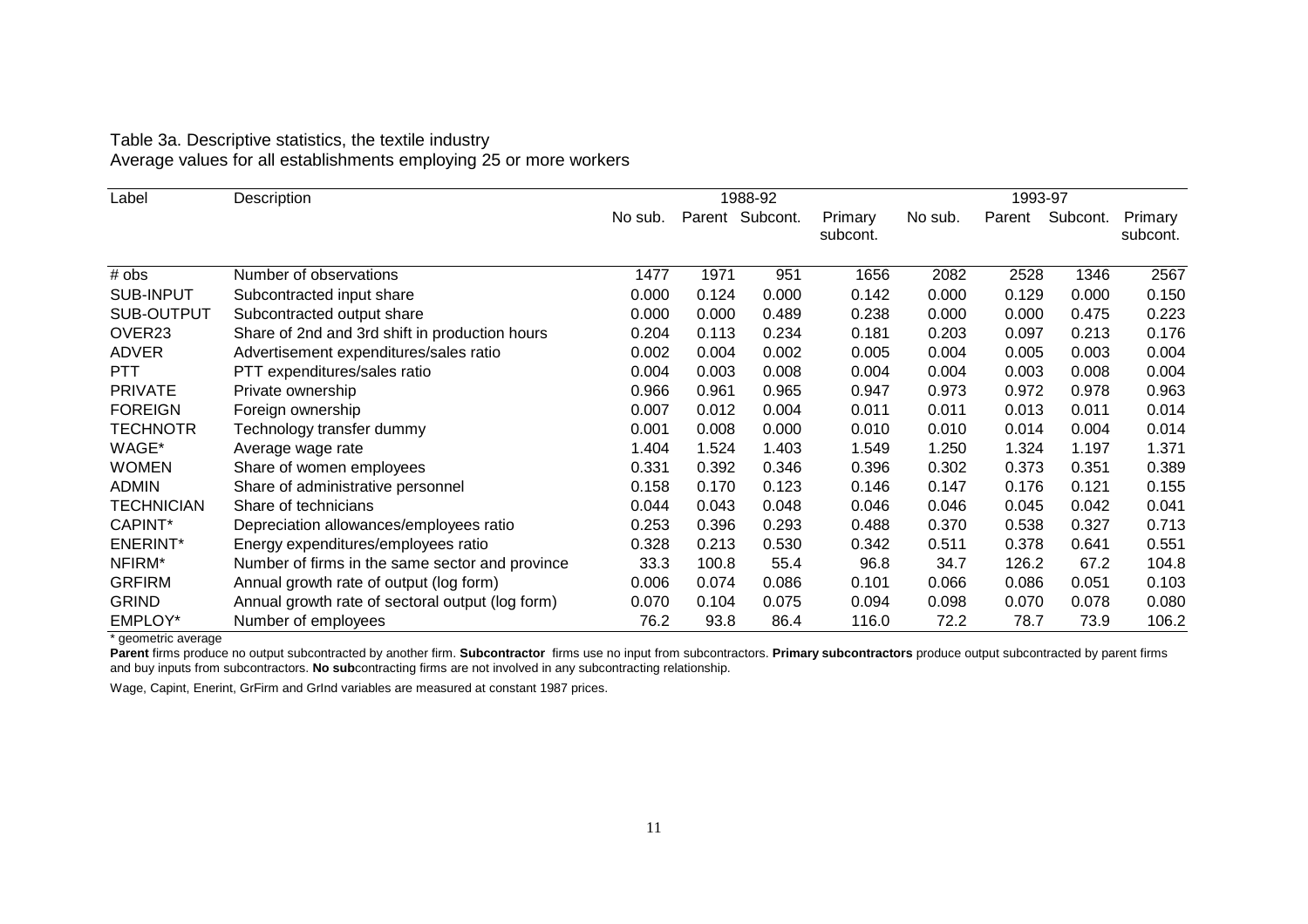#### Table 3b. Descriptive statistics, the engineering industry

Average values for all establishments employing 25 or more workers

| Variable          | et the community of the complete form of the complete state of the complete state of the complete state of the<br>1988-92<br>Description |         |        |          |                     |         | 1993-97 |          |                     |  |  |  |
|-------------------|------------------------------------------------------------------------------------------------------------------------------------------|---------|--------|----------|---------------------|---------|---------|----------|---------------------|--|--|--|
|                   |                                                                                                                                          | No sub. | Parent | Subcont. | Primary<br>subcont. | No sub. | Parent  | Subcont. | Primary<br>subcont. |  |  |  |
| # obs             | Number of observations                                                                                                                   | 1853    | 1832   | 400      | 686                 | 2695    | 2087    | 382      | 644                 |  |  |  |
| <b>SUB-INPUT</b>  | Subcontracted input share                                                                                                                | 0.000   | 0.072  | 0.000    | 0.079               | 0.000   | 0.067   | 0.000    | 0.086               |  |  |  |
| SUB-OUTPUT        | Subcontracted output share                                                                                                               | 0.000   | 0.000  | 0.196    | 0.094               | 0.000   | 0.000   | 0.180    | 0.108               |  |  |  |
| OVER23            | Share of 2nd and 3rd shift in production hours                                                                                           | 0.074   | 0.063  | 0.080    | 0.104               | 0.070   | 0.061   | 0.084    | 0.102               |  |  |  |
| <b>ADVER</b>      | Advertisement expenditures/sales ratio                                                                                                   | 0.007   | 0.008  | 0.007    | 0.006               | 0.007   | 0.008   | 0.007    | 0.008               |  |  |  |
| <b>PTT</b>        | PTT expenditures/sales ratio                                                                                                             | 0.006   | 0.006  | 0.007    | 0.006               | 0.006   | 0.004   | 0.005    | 0.005               |  |  |  |
| <b>PRIVATE</b>    | Private ownership                                                                                                                        | 0.918   | 0.939  | 0.952    | 0.941               | 0.924   | 0.933   | 0.970    | 0.934               |  |  |  |
| <b>FOREIGN</b>    | Foreign ownership                                                                                                                        | 0.037   | 0.023  | 0.020    | 0.018               | 0.048   | 0.038   | 0.013    | 0.032               |  |  |  |
| <b>TECHNOTR</b>   | Technology transfer dummy                                                                                                                | 0.099   | 0.106  | 0.080    | 0.118               | 0.089   | 0.113   | 0.079    | 0.112               |  |  |  |
| WAGE*             | Average wage rate                                                                                                                        | 2.010   | 2.317  | 2.107    | 2.532               | 1.682   | 2.028   | 1.934    | 2.213               |  |  |  |
| <b>WOMEN</b>      | Share of women employees                                                                                                                 | 0.097   | 0.095  | 0.104    | 0.077               | 0.096   | 0.093   | 0.097    | 0.087               |  |  |  |
| <b>ADMIN</b>      | Share of administrative personnel                                                                                                        | 0.192   | 0.219  | 0.203    | 0.225               | 0.197   | 0.230   | 0.208    | 0.251               |  |  |  |
| <b>TECHNICIAN</b> | Share of technicians                                                                                                                     | 0.070   | 0.080  | 0.074    | 0.074               | 0.079   | 0.090   | 0.074    | 0.081               |  |  |  |
| CAPINT*           | Depreciation allowances/employees ratio                                                                                                  | 0.474   | 0.565  | 0.578    | 0.776               | 0.557   | 0.746   | 0.653    | 0.944               |  |  |  |
| ENERINT*          | Energy expenditures/employees ratio                                                                                                      | 0.312   | 0.302  | 0.380    | 0.428               | 0.449   | 0.467   | 0.605    | 0.655               |  |  |  |
| NFIRM*            | Number of firms in the same sector and province                                                                                          | 13.0    | 17.8   | 13.0     | 18.7                | 11.7    | 19.5    | 14.6     | 19.2                |  |  |  |
| <b>GRFIRM</b>     | Annual growth rate of output (log form)                                                                                                  | 0.064   | 0.083  | 0.058    | 0.079               | 0.105   | 0.147   | 0.111    | 0.085               |  |  |  |
| <b>GRIND</b>      | Annual growth rate of sectoral output (log form)                                                                                         | 0.131   | 0.117  | 0.098    | 0.113               | 0.146   | 0.130   | 0.120    | 0.128               |  |  |  |
| EMPLOY*           | Number of employees                                                                                                                      | 78.7    | 85.2   | 73.9     | 91.1                | 72.1    | 76.6    | 71.7     | 83.6                |  |  |  |

\* geometric average

**Parent** firms produce no output subcontracted by another firm. **Subcontractor** firms use no input from subcontractors. **Primary subcontractors** produce output subcontracted by parent firms and buy inputs from subcontractors. **No sub**contracting firms are not involved in any subcontracting relationship.

Wage, Capint, Enerint, GrFirm and GrInd variables are measured at constant 1987 prices.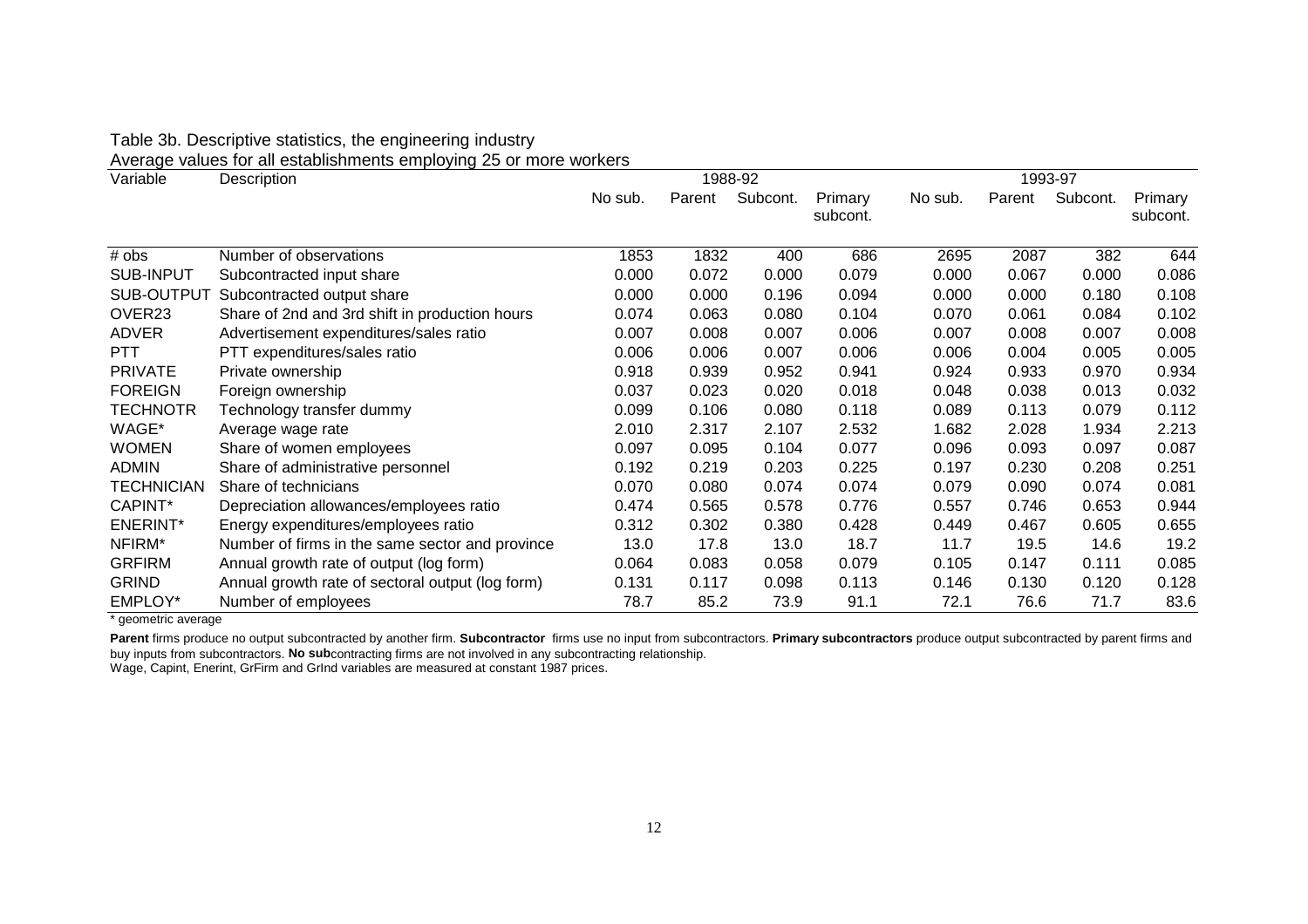industry where parent firms pay 35% higher than those that are not involved in any subcontracting relationship. It is interesting to observe that primary subcontractors pay on average the highest wage in the engineering industry.

The share of women workers is higher in subcontract offering firms in the textile industry and almost the same for all categories in the engineering industry. Moreover, primary subcontractors and parent firms seem to be larger than others, especially in the textile industry.

There are also important inter-industry differences. First of all, more firms are involved in subcontracting in the textile industry (about 75 percent) than in the engineering industry (about 55 percent). The average wage rate is much higher in the engineering industry that employ proportionately less women. Engineering firms are more active in transferring technology from abroad (about 10 percent vs 1 percent in the textile industry), and employ more technical personnel (about 8 percent vs 4 percent).

## **4. Determinants of subcontracting in Turkish textile and engineering industries**

Following the literature on subcontracting, we assume that the decision to offer and to receive a subcontract depends on a number of variables that reflect conditions in the product and labor markets, and characteristics of product and process technologies. We estimate two models, one for the share of subcontracted inputs (subcontract offering firms), and the other for subcontracted output (subcontract receiving firms) by using plant level data for the period 1988-97. The estimated model is the random-effects Tobit model which can be written as

*y*it = 1 if *y*it ≥ 1 *y*it = β0i + Σ<sup>k</sup>∈<sup>K</sup>βkit*x*kit + εit if 1 > *y*it > 0 (1) *y*it = 0 if *y*it ≤ 0

where  $y_{it}$  is the share of subcontracted input (output) for the i'th plant at time t,  $x_{kit}$  the k'th explanatory variable, and  $\varepsilon_{it}$  the error term. Moreover,  $\beta_{oi}$  are assumed to be i.i.d. with zero mean and  $\sigma_{\theta}$ . This term is used to control for unobservable firm-specific factors. The share of subcontracted inputs for subcontract offering firms is denoted by *Sub-Input,* and the share of subcontracted output for subcontract receiving firms by *Sub-Output*.

The following variables are used as explanatory variables in equation 1.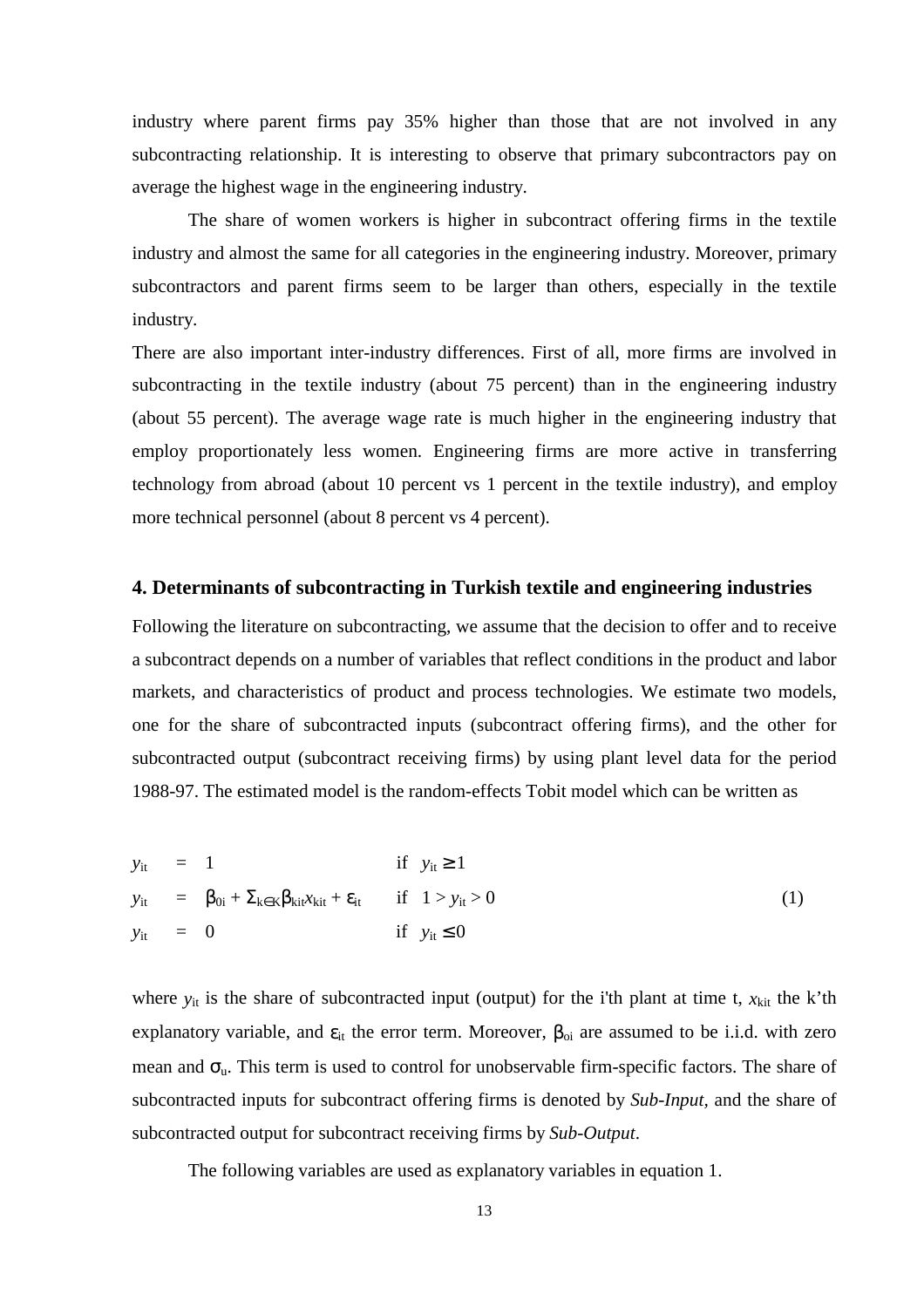*Over23*: This variable is defined as the share of number of hours worked in the second and third shifts to total number of hours worked. The Over23 may have a temporary and a permanent impact on subcontracting behaviour. If a firm experiences a rapid growth in the demand for its products, firstly, it may increase the number of hours worked by employing workers for the second and even for the third shift. If it cannot satisfy the demand by increasing the number of hours, then it may decide to subcontract a part of its production to others (the case of capacity subcontracting). Therefore, we may expect a positive impact of the Over23 variable on the share of subcontracted inputs (those firms that have a higher Over23 value would be likely to have a higher share of subcontracted inputs, Sub-Input). This is a temporary effect because the parent firm may expand its capacity in investing in fixed capital in the long run. If the subcontractor firm receives contracts for processes that require high fixed costs (for example, the case of specialization subcontracting) the subcontractor firm may economize on capital costs by using the machinery and equipment more intensely, that is by employing workers for the second and third shifts. This is the permanent impact on subcontractors: in this case, we expect a positive effect of the Over23 variable on the share of subcontracted output intensity (Sub-Output).

*Adver:* This variable shows the advertising intensity of the firm, and is defined as the share of advertisement expenditure in total sales revenue. Firms that produce final products may have a higher advertisement intensity because they would try to inform a large group of customers. If this hypothesis is correct, then we expect a positive impact of the Adver variable on Sub-Input (final producers can subcontract a broad range of activities), but no impact on Sub-Output because there is no clear link between advertisement behaviour and subcontracts.

*PTT*: This variable measures the communications intensity of production and is defined by the proportion of expenditure on communications services (PTT) to total sales revenue. Firms that produce differentiated products may have a higher communications intensity because they need to exchange information intensively with suppliers and customers (for a similar argument on the effects of product diversity on outsourcing, see Kelley and Harrison, 1990). Thus we expect a positive coefficient for the PTT variable in both models explaining subcontract receiving and offering.

*Private* and *Foreign:* These variables are defined by the proportion of shares held by private national and foreign agents, respectively. Private=1 if all shares of the company are held by (national) private agents. The Private and Foreign variables measure the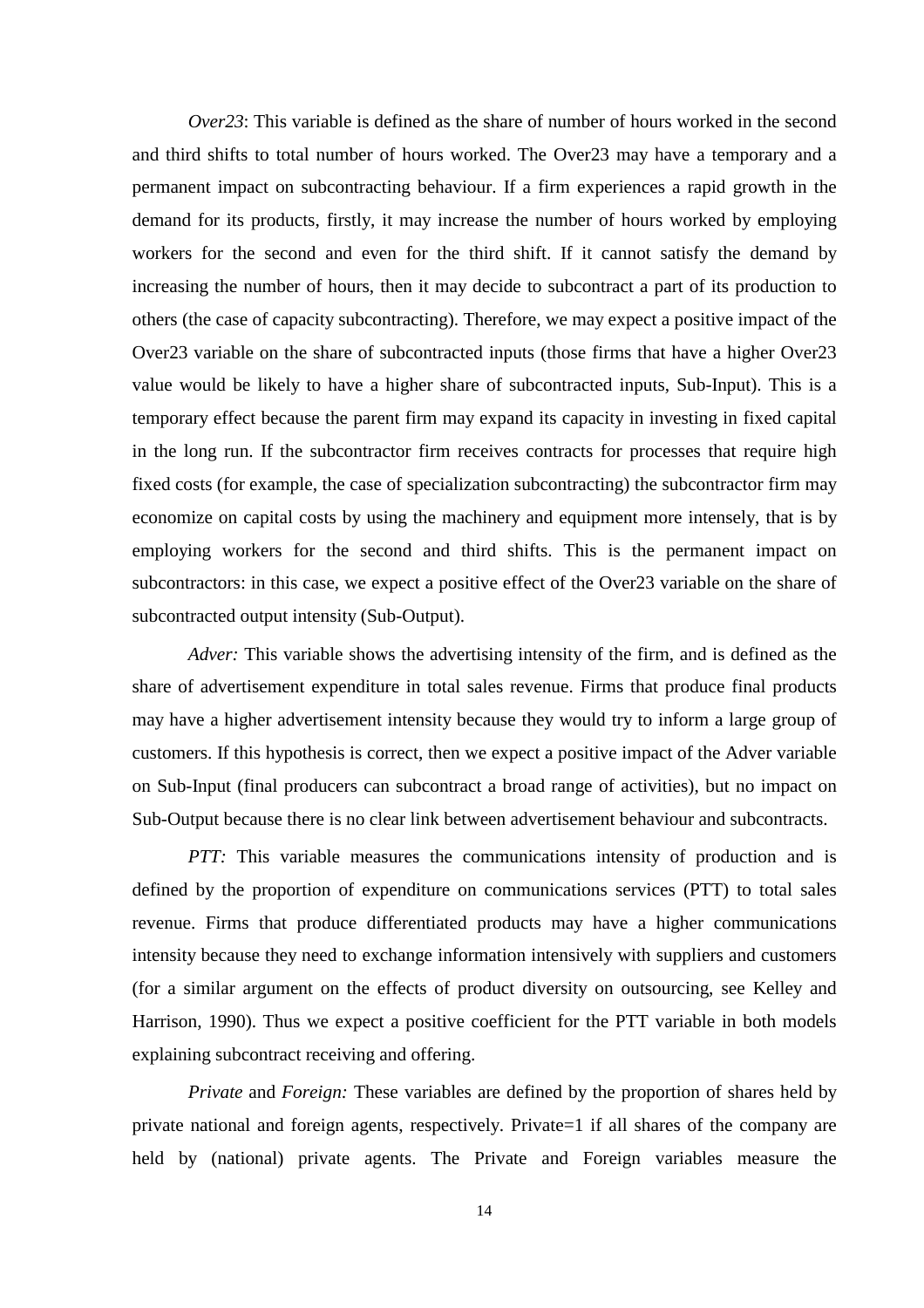subcontracting intensity of the private and foreign firms relative to the public firms. These two variables are included into the model to check the effects of the type of ownership on subcontracting. (For a study on local backward vertical linkages established by Japanese multinationals, see Belderbos *et al*., 2001).

*Technotr:* This is a dummy variable which takes the value 1 if the firm acquired any international technology through licensing, know how agreements, and so forth. The Technotr variable is used to examine the effect of the source of technology.

*Wage:* Wage is defined by the (log) average annual wage rate per employee. As explained in Section 2, the parent firm may subcontract a part of production to small firms that pay lower wages. If this hypothesis is correct, we expect a positive coefficient of the Wage variable in the subcontract offering model, and a negative coefficient in the subcontract receiving model.

*Women*, *Admin*, and *Technician:* These variables are defined by the shares of women, administrative, and technical (engineers and technicians) personnel in all employees, respectively. They are used in the models to check the effects of the composition of the workforce on subcontracting behavior. For example, Ypeij (1998) suggests that subcontracting is not a gender-neutral process: "feminine" production tasks are frequently subcontracted to the small-scale producers because i) female workers are paid lower wages, ii) "feminine" tasks are labor-intensive, and iii) women already possess knowledge that can be transferred into skills for labor-intensive, "feminine" tasks. As a result, we expect women in large-scale enterprises to lose their jobs (a negative coefficient for the Women variable in the subcontract offering model), and that jobs for women are more likely to be generated in smallscale subcontractors (a positive coefficient for the Women variable in the subcontract receiving model).

The share of administrative personnel may also have an impact on subcontracting behavior: Those firms that employ proportionately more administrative personnel can specialize in non-production activities (design, distribution, marketing) subcontracting out a large part of the production process. Therefore, we expect a positive coefficient for the Admin variable in the subcontract offering model. A subcontractor, however, is specialized in production activities, and will employ more production workers. Thus, a negative coefficient for the Admin variable is expected for the subcontract receiving model.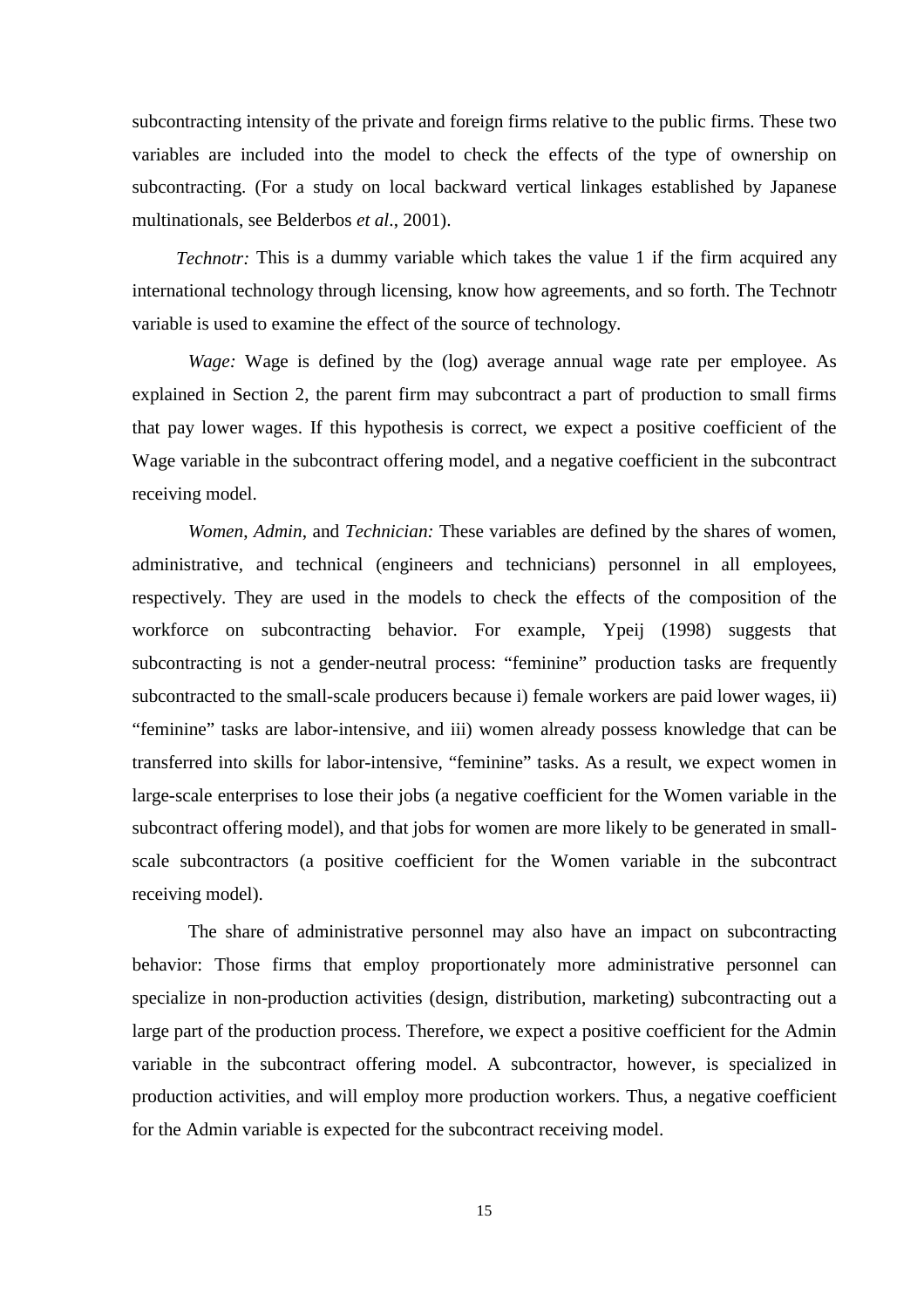The share of technical personnel may have a similar effect. If subcontractors receive orders for their specialized activities that require skilled labor, the Technician variables will have a positive coefficient in the subcontract receiving model. On the other hand, if the subcontractors have a competitive advantage thanks to their low skilled-low wage labor, than we expect a negative coefficient.

*Capint* and *Enerint:* These variables measure capital and energy intensity, respectively. The Capint variable is defined by (log) annual depreciation allowances per employee, and the Enerint variable by (log) annual energy (electricity and fuel) expenditures per employee. These two variables will reveal the relationship between production technology and subcontracting behavior.

*Nfirm:* This variable is used to test the effects of regional clusters on subcontracting behavior. The Nfirm variable is defined by the (log) number of firms in the same sector (at the 4-digit ISIC level) in the same province. A higher value for the Nfirm variable will indicate regional concentration of establishments. If there is only one firm in the province in the sector where the firm operates, the value of Nfirm will be equal to zero. The literature emphasizes the importance of geographical proximity in establishing subcontracting relations. Therefore, we expect a positive coefficient for the Nfirm variable in both models.

*GrFirm:* This variable is defined by the annual growth rate of output and is used to capture the effects of capacity limits on subcontracting behavior. It is expected to have a positive impact on subcontracting inputs.

*GrInd:* The GrInd variable measures the annual growth rate of sectoral output where the sector is defined at the ISIC 4-digit level. If the parent and subcontractor firms operate in the same industry, the GrInd variable is expected to have a positive coefficient for the subcontract receiving model.

*Employ:* This variable is used to test the effects of establishment size on subcontracting behavior. Employ is defined by the (log) level of employment in the establishment. The literature suggests, and there is some econometric support (Kelley and Harrison, 1993; Christerson and Appelbaum, 1995) that large firms are more likely to offer subcontracting to small firms. If this hypothesis is correct, then the coefficient of the Employ variable is expected to be positive (negative) in the subcontract offering (receiving) model.

*Time:* Finally, the Time variable is used in the models to check if there is an exogenous shift in subcontracting intensity that cannot be explained by other factors.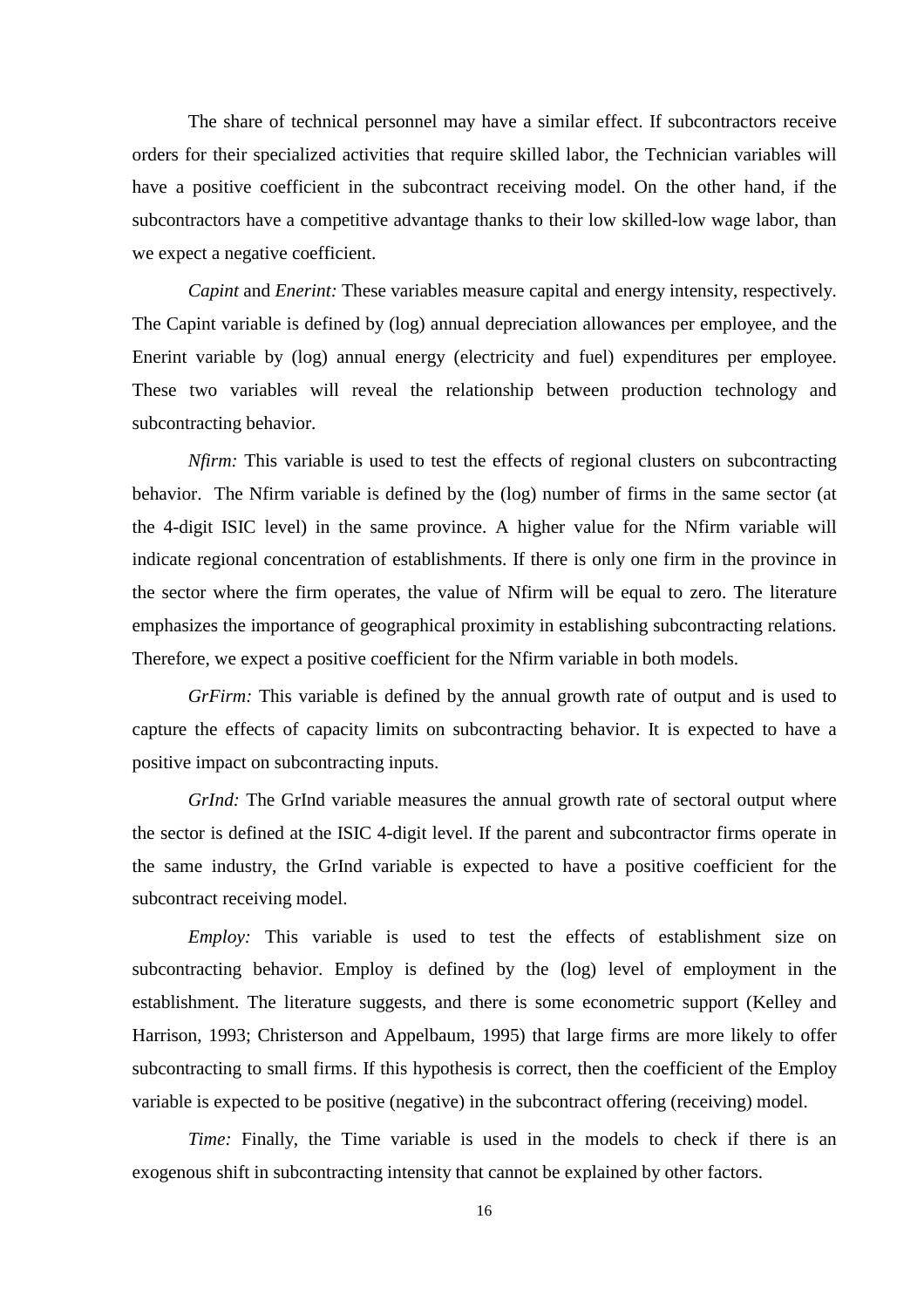Estimation results are presented in Table  $4<sup>4</sup>$ . There is a striking pattern of similarities and differences between the textile and engineering industries. First of all, geographical concentration, that is, the existence of local clusters, seems to be very important in establishing subcontracting relations. The Nfirm variable has a positive coefficient for both subcontract receiving and offering models in the textile and engineering industries.<sup>5</sup> This is one of the strongest results of our analysis, and it has significant policy implications.

The growth rate of the firm (GrFirm) has a positive impact on subcontract offering in both sectors. This finding indicates that a rapidly growing firm is likely to subcontract a part of the production process out, i.e., capacity subcontracting is observed in both sectors. The growth rate of the industry (GrInd) does not reveal any clear pattern.

The capital intensity variable (Capint) has positive coefficients in the subcontract offering models, and negative coefficients in the subcontract receiving models (but not significant in the engineering industry). This shows that capital intensive firms are more likely to offer subcontracts, and labor intensive firms, especially in the textile industry, tend to operate as subcontractors, as a result of risk-sharing behavior of capital intensive firms. On the other hand, subcontractors use more energy-intensive technologies, whereas parents firms' energy intensity is lower (although the coefficient of the Enerint variable is negative but not significant at the 10 percent level for the engineering industry). This result may indicate that subcontractors are specialized in energy-intensive activities, possibly process-type production activities in the textile industry. The estimation results for the Over23 variable provide complementary evidence on the characteristics of subcontract offering and receiving firms. The Oevr23 variable has a positive effect on subcontract output intensity in both sectors, and a negative impact on subcontracted input intensity in the textile industry. The positive effect on subcontracted output indicates that subcontractors tend to economize especially on capital

 $\overline{a}$ 

<sup>&</sup>lt;sup>4</sup> Estimated coefficients in the Tobit model can be used to determine both changes in the probability of establishing a subcontracting relationship and changes in the share of subcontracted input/output if the firm is already involved in subcontracting. In our interpretations, we consider effects at the sectoral level and do not quantify this decomposition.

 $5$  Unless otherwise stated, all effects are statistically significant at the 10 percent level, two-tailed test.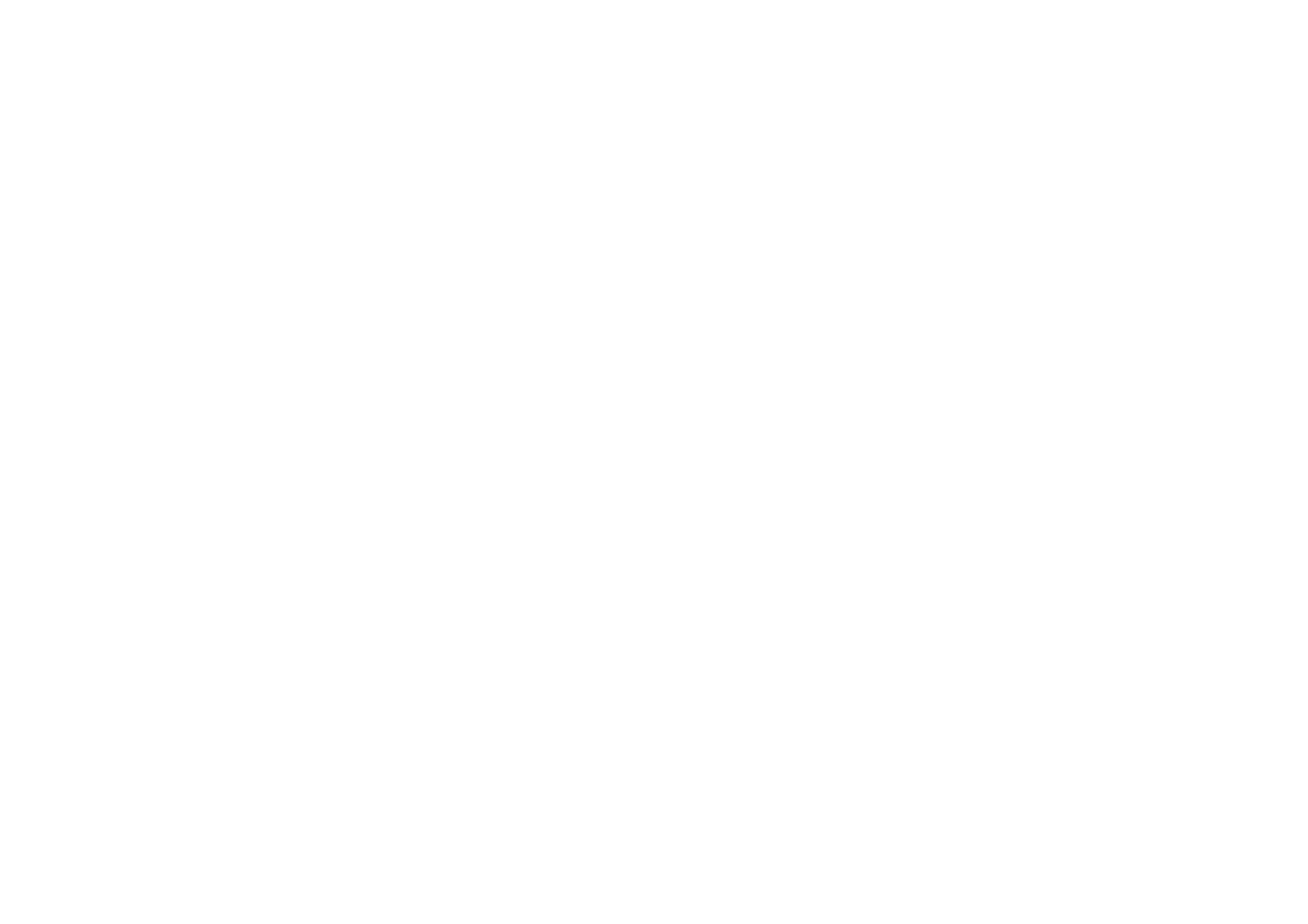| <b>Explanatory variables</b>                        | Textile industry      |          |                      |          |                       |       | <b>Engineering industry</b> |                      |       |          |          |       |
|-----------------------------------------------------|-----------------------|----------|----------------------|----------|-----------------------|-------|-----------------------------|----------------------|-------|----------|----------|-------|
|                                                     | Subcontract receiving |          | Subcontract offering |          | Subcontract receiving |       |                             | Subcontract offering |       |          |          |       |
|                                                     | Coeff                 | Std.Err. | Prob.                | Coeff    | Std.Err.              | Prob. | Coeff                       | Std.Err.             | Prob. | Coeff    | Std.Err. | Prob. |
| OVER23                                              | 0.053                 | 0.022    | 0.01                 | $-0.040$ | 0.010                 | 0.00  | 0.044                       | 0.026                | 0.09  | $-0.001$ | 0.011    | 0.93  |
| <b>ADVER</b>                                        | 0.061                 | 0.302    | 0.84                 | 0.326    | 0.113                 | 0.00  | 0.003                       | 0.285                | 0.99  | 0.175    | 0.082    | 0.03  |
| <b>PTT</b>                                          | 7.292                 | 0.436    | 0.00                 | 0.083    | 0.161                 | 0.61  | 1.988                       | 0.395                | 0.00  | $-0.262$ | 0.145    | 0.07  |
| <b>PRIVATE</b>                                      | $-0.093$              | 0.028    | 0.00                 | $-0.090$ | 0.017                 | 0.00  | 0.128                       | 0.037                | 0.00  | $-0.014$ | 0.040    | 0.72  |
| <b>FOREIGN</b>                                      | $-0.155$              | 0.054    | 0.00                 | $-0.027$ | 0.028                 | 0.34  | $-0.095$                    | 0.051                | 0.06  | $-0.045$ | 0.044    | 0.31  |
| <b>TECHNOTR</b>                                     | $-0.022$              | 0.049    | 0.65                 | 0.005    | 0.017                 | 0.77  | $-0.026$                    | 0.019                | 0.17  | 0.003    | 0.007    | 0.64  |
| WAGE                                                | $-0.044$              | 0.010    | 0.00                 | 0.008    | 0.004                 | 0.04  | 0.051                       | 0.010                | 0.00  | 0.017    | 0.003    | 0.00  |
| <b>WOMEN</b>                                        | 0.102                 | 0.024    | 0.00                 | 0.060    | 0.009                 | 0.00  | 0.056                       | 0.043                | 0.19  | $-0.009$ | 0.015    | 0.55  |
| <b>ADMIN</b>                                        | $-0.338$              | 0.043    | 0.00                 | 0.062    | 0.015                 | 0.00  | 0.071                       | 0.034                | 0.04  | 0.077    | 0.012    | 0.00  |
| <b>TECHNICIAN</b>                                   | $-0.035$              | 0.050    | 0.49                 | $-0.062$ | 0.020                 | 0.00  | $-0.047$                    | 0.061                | 0.45  | 0.064    | 0.020    | 0.00  |
| <b>CAPINT</b>                                       | $-0.014$              | 0.003    | 0.00                 | 0.010    | 0.001                 | 0.00  | $-0.002$                    | 0.004                | 0.64  | 0.003    | 0.001    | 0.07  |
| <b>ENERINT</b>                                      | 0.039                 | 0.004    | 0.00                 | $-0.007$ | 0.002                 | 0.00  | 0.009                       | 0.005                | 0.07  | $-0.001$ | 0.002    | 0.68  |
| <b>NFIRM</b>                                        | 0.023                 | 0.004    | 0.00                 | 0.038    | 0.002                 | 0.00  | 0.008                       | 0.005                | 0.13  | 0.008    | 0.002    | 0.00  |
| <b>GRFIRM</b>                                       | $-0.004$              | 0.005    | 0.43                 | 0.005    | 0.002                 | 0.01  | 0.001                       | 0.005                | 0.91  | 0.007    | 0.002    | 0.00  |
| <b>GRIND</b>                                        | $-0.023$              | 0.018    | 0.20                 | 0.002    | 0.007                 | 0.82  | $-0.022$                    | 0.013                | 0.08  | $-0.006$ | 0.004    | 0.11  |
| <b>EMPLOY</b>                                       | $-0.029$              | 0.006    | 0.00                 | 0.010    | 0.003                 | 0.00  | 0.002                       | 0.008                | 0.81  | $-0.005$ | 0.004    | 0.18  |
| <b>TIME</b>                                         | $-0.002$              | 0.001    | 0.12                 | 0.000    | 0.001                 | 0.90  | $-0.006$                    | 0.001                | 0.00  | $-0.001$ | 0.000    | 0.00  |
| Constant                                            | 4.166                 | 2.711    | 0.12                 | $-0.263$ | 1.075                 | 0.81  | 12.385                      | 2.853                | 0.00  | 2.635    | 0.913    | 0.00  |
| $\sigma_{\text{u}}$                                 | 0.474                 | 0.008    | 0.00                 | 0.153    | 0.002                 | 0.00  | 0.303                       | 0.008                | 0.00  | 0.107    | 0.002    | 0.00  |
| $\sigma_{\rm e}$                                    | 0.274                 | 0.003    | 0.00                 | 0.123    | 0.001                 | 0.00  | 0.202                       | 0.004                | 0.00  | 0.089    | 0.001    | 0.00  |
| $\rho \quad (\sigma_u^2/(\sigma_u^2 + \sigma_e^2))$ | 0.749                 | 0.007    |                      | 0.609    | 0.008                 |       | 0.691                       | 0.012                |       | 0.592    | 0.011    |       |
| Wald test, $\chi^2(17)$                             | 563.8                 |          | 0.00                 | 788.3    |                       | 0.00  | 141.7                       |                      | 0.00  | 180.6    |          | 0.00  |
| Log likelihood                                      | $-6931.9$             |          |                      | 817.4    |                       |       | $-2612.4$                   |                      |       | 1642.7   |          |       |
| # firms                                             | 3310                  |          |                      | 3310     |                       |       | 2161                        |                      |       | 2161     |          |       |
| # observations                                      | 14578                 |          |                      | 14578    |                       |       | 10579                       |                      |       | 10579    |          |       |
| # obs, subcontracting                               | 6520                  |          |                      | 8722     |                       |       | 2112                        |                      |       | 5249     |          |       |
| # obs, no subcontracting                            | 8058                  |          |                      | 5856     |                       |       | 8467                        |                      |       | 5330     |          |       |

Table 4. Determinants of subcontracting in Turkish textile and engineering industries

Probability values refer to the statistical signicance level, two-tailed test.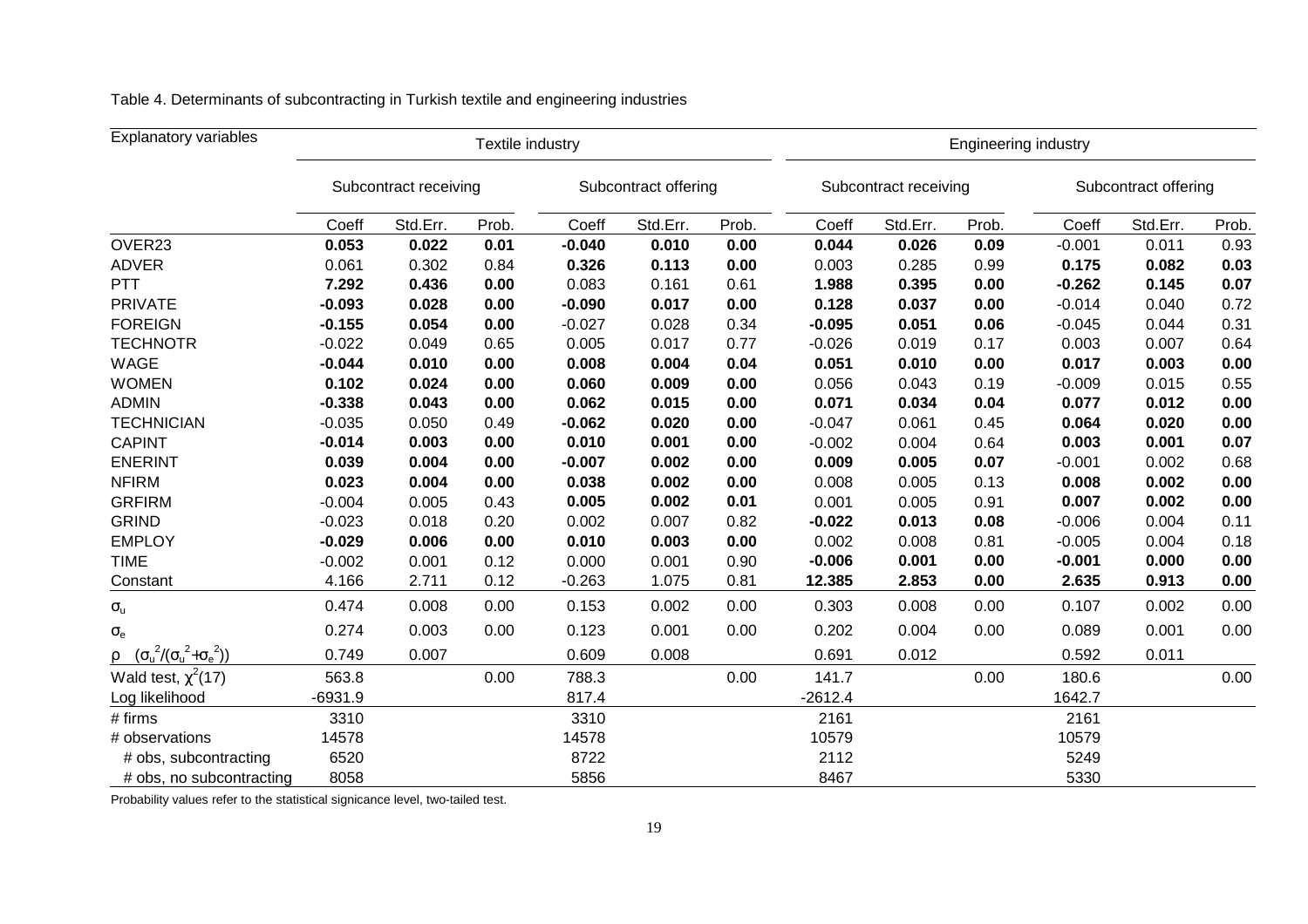costs by working longer. This may also be related to the result obtained for the Enerint variable, because shift-work could easily (and, in many cases, necessarily) be adopted in process-type activities.

The advertisement intensity has a positive effect on subcontracted input intensity, and no effect on subcontracted output intensity in both sectors. It seems that those firms that produce final products tend to subcontract a larger part of their production activities. As expected, the PTT variable has a positive coefficient in subcontract receiving models. It has an unexpected negative coefficient in subcontract receiving model for the engineering industry. It seems that communication-intensity tend to be higher in subcontractors.

Ownership variables reveal an interesting pattern. The Foreign variable has a negative coefficient in all models (but not statistically significant in subcontract offering models). In other words, foreign firms tend to avoid subcontracting relationships. Private ownership has a similar effect in the textile industry, but private firms tend to receive more subcontract offers that public firms in the engineering industry.

In spite of the similarities on the effects of technology-related variables in the textile and engineering industries, labor-related variables reveal sharp differences between these two industries. First of all, establishment size indicates a major difference between the textile and engineering industries. It has the expected effects in the textile industry: positive effect on subcontract offering and negative effect on subcontract receiving. Large firms tend to subcontract a larger part of their production, and small firms to receive more subcontract orders in the textile industry. However, the size variable does not have any effect on subcontracting behaviour in the engineering industry.

The wage rate has also a similar effect on subcontracting in the textile industry. High wage textile firms tend to subcontract a bigger part of their production, and low wage textile firms have an advantage over others in receiving subcontract orders in the textile industry, i.e., the subcontracting relationship is established between large/high wage parent firms, and small/low wage subcontractors. However, the Wage variable has a positive effect on subcontracting, both in the subcontract receiving and offering models for the engineering industry. High wage engineering firms have a higher subcontracted input and output shares. In other words, subcontracting relations are established among high wage firms in the engineering industry (for a similar finding, see Kaytaz, 1994). If the wage level reflects skill level of the labor force, then it can be claimed that subcontracting relations in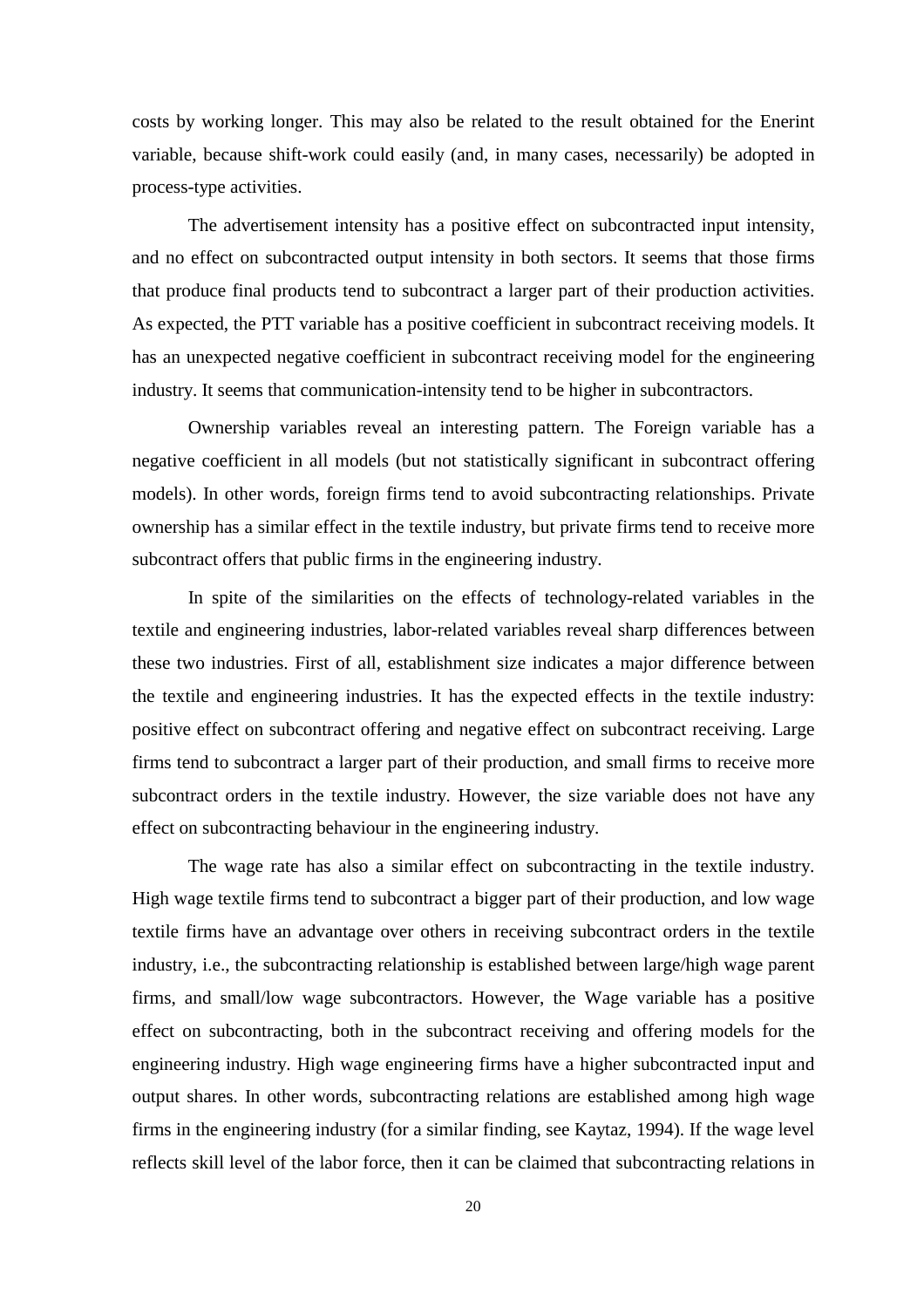the engineering industry are established between firms employing skilled workers. This finding supports Kaytaz's (1994) and Watanabe's (1971) observation that subcontracts are more specialization oriented in the engineering industry.

The estimates for the Women variable partly reinforce the findings on the Wage variable. Contrary to what Ypeij (1998) observed in Peru, the share of women workers has a positive impact on subcontract offering firms in the textile industry. In other words, those firms that employ proportionately more women workers tend to subcontract a larger part of their production activities. However, the Women variable has also a positive effect on subcontract output intensity. It seems that subcontracting relationship is established between firms that perform "feminine" activities in the textile industry. In the case of engineering industries, the Women variable has a significant effect neither on subcontract receiving nor subcontract offering firms, partly because of the fact that the share of women workers is very low in the engineering industry (about 10 percent).

The Technician variable has also opposite effects on subcontract offering behaviour in the textile and engineering industries. Those textile firms that have a higher proportion of technicians tend to subcontract a small part of their production whereas the share of technicians increases the share of subcontracted inputs in the engineering industry.

In the textile industry (as in the engineering industry), those firms that employ proportionately more administrative personnel tend to have a higher rate of subcontracted input. On the other hand, subcontractors tend to have a lower share of administrative personnel in the textile industry. In the engineering industry, subcontractors as well as parent firms have a higher share of administrative personnel than those firms that have no subcontracting relationship at all.

Finally, the Time variable has a negative impact both in the subcontract receiving and offering models for the engineering industry. In other words, after controlling the effects of all other variables in these models, subcontracted input and output intensities tend to decline in the engineering industry in the period under investigation (1988-97). There is no time-trend in the textile industry.

Unobservable firm-specific factors are also important in explaining the subcontracting behaviour. The Wald test for the hypothesis  $\sigma_u=0$  is strongly rejected in all models (see Table 4).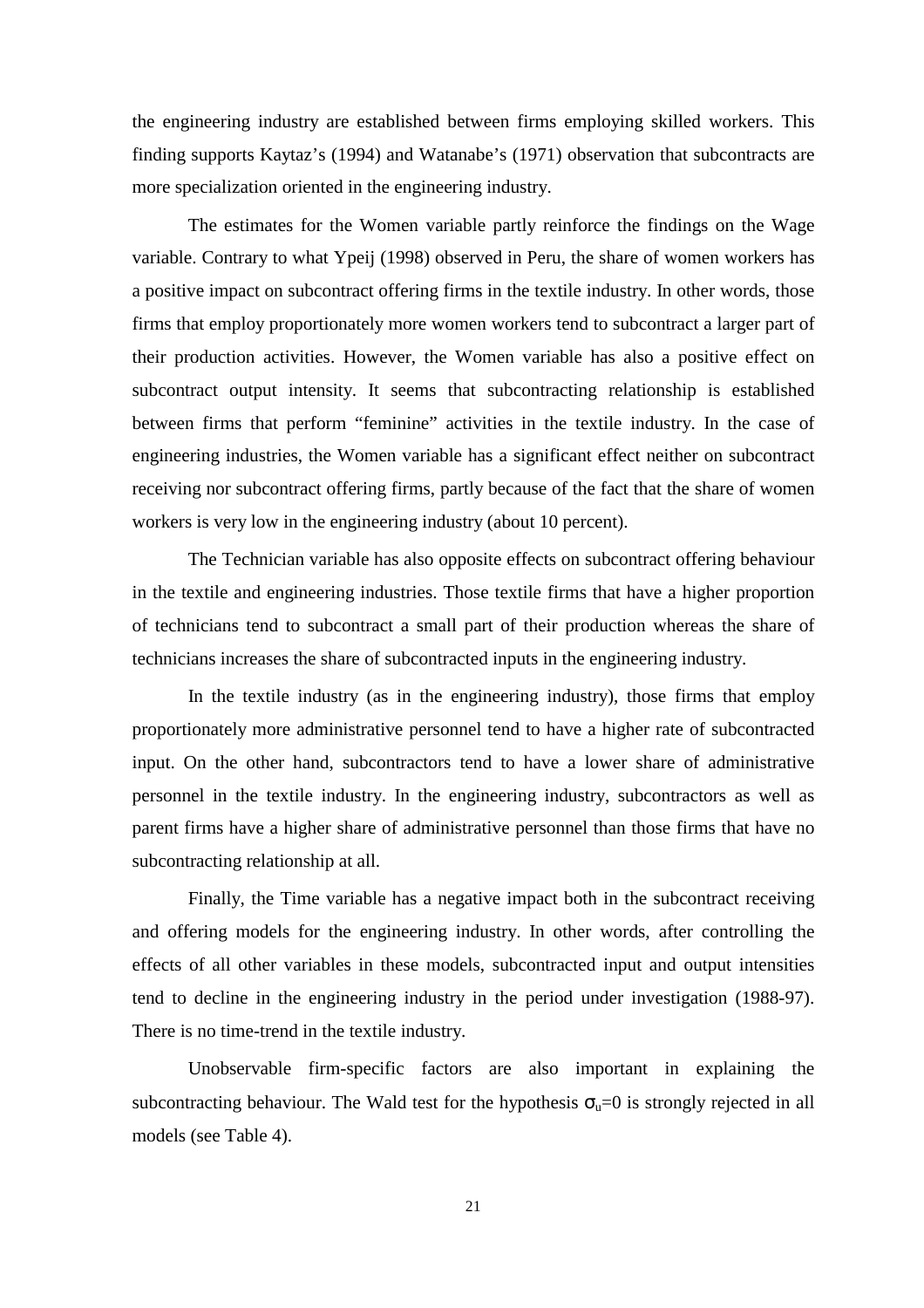We can summarize our findings as follows:

1) Traditional subcontracting relation that is simplified as a relationship between high wage/large firms employing male workers and low wage/small firms employing female workers is not dominant in Turkish textile and engineering industries. In the case of the textile industry, large, high wage firms tend to play the role of the parent firm, and small, low wage firms the role of subcontractor, but gender differences do not seem to be important in explaining subcontracting behaviour. In the engineering industry, neither size nor gender is an important factor.

2) Our findings indicate that short term capacity subcontracting exists in Turkish manufacturing industries. However, the subcontracting relations in the textile industry seem to be short-term relationships. Long-term, specialization (and supplier) subcontracting seems to be quite important in the engineering industry.

3) Subcontract offering firms tend to produce final products and spend more on advertisement activities than other firms.

4) Type of ownership is not an important determinant of subcontracting behaviour. Foreign firms do not help in establishing a network of small subcontractors.

5) Location is very important in establishing subcontracting relations. Subcontracting flourishes where many firms are located in the same region.

#### **5. Conclusions**

Our analysis supports, at least partially, recent theories on networks and clusters. Subcontracting, as a specific form of cooperation between firms, should not be conceived as an unequal relationship between small and large firms in all sectors. Although we did not analyze the impact of subcontracting on performance, the network and cluster approaches suggest that subcontracting may enhance efficiency and productivity through refined division of labor, and innovativeness through cooperation and non-market mediated information exchange between firms. As our findings indicate, there are significant differences between sectors (see also Gonzalez *et al*., 2000 for the construction sector), but networking aimed at higher product quality and innovativeness would be a good policy option for developing countries.

Large (and foreign) firms are not necessarily the carriers of modern technology, and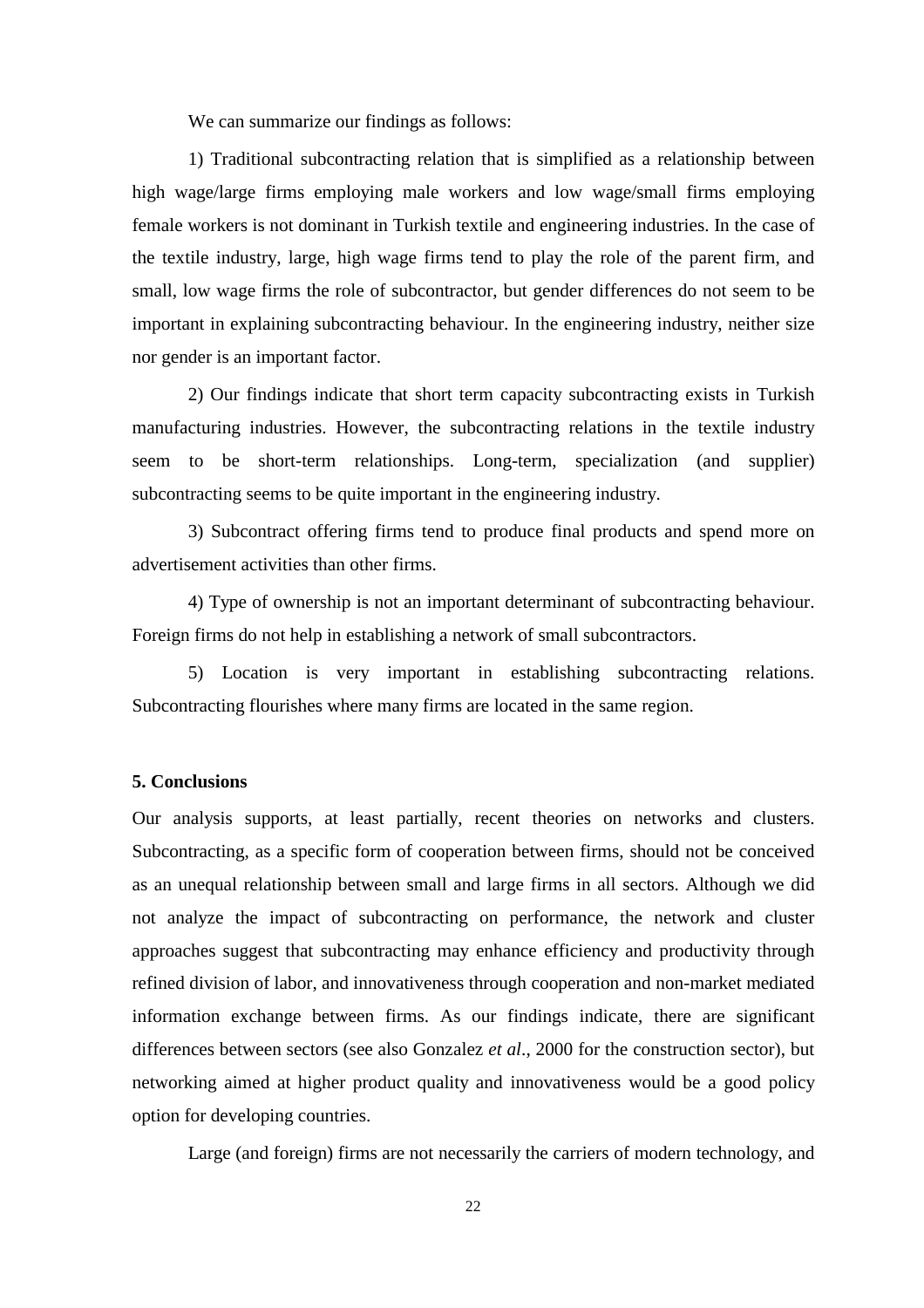may not be used as nodes to diffuse modern technologies and production methods like quality control. Policy formulations that consider large firms as the "main industry" and small firms as the "secondary industry" (see, for example, SPO, 1989), or specific policy measures that require "larger firms receiving public contracts must subcontract specified portions of the work to SMEs" (World Bank, 1980, v.3: 44, cited in Kaytaz, 1994: 153) could not be useful in helping SMEs and in encouraging subcontracting, because there are significant inter-industry differences. For example, our analysis indicates that subcontractors in the textile and engineering industries are rather different. Subcontracting relationships in the engineering industry seem to be established between "similar" and relatively advanced firms that have complementary assets and technologies, and their cooperation improves collective efficiency and flexibility.

Subcontracting relationships can be established between large parent firms and small subcontractor firms, as in the case of Turkish textile industry. However, this type of subcontracting does not necessarily have a developmental nature because parent firms tend to transfer the burden of risks and costs on their subcontractors. There are some field studies that document quite primitive work conditions in subcontractors in the textile industry (for example, see Aktar, 1990). However, work conditions may not be better in parent firms as well, partly because of the existence of a large pool of subcontractors and the flexible labor market. Therefore, for such an industry, the problem is not the development of subcontracting relationship per se, but the development of the industry as a whole, that is, the development of the industry towards generating high wage employment of skilled workers who produce high quality/high value added products. This is the only strategy that will improve the standard of living of the population in the long run. Subcontracting, as a specific form of networking, could be effectively used for this purpose if due attention is paid to specific forms of subcontracting.

Subcontracting can be effectively developed if there is a sufficient concentration of firms in a certain region. Therefore, there may be a contradiction between regional development and industrial development objectives, at least in the short run. If the geographical dispersion of small firms is encouraged for regional development, they will not benefit from the externalities generated by networks and clusters. Therefore, the regional development policy should give a special emphasis on the factors that make firms enter into subcontracting relationships.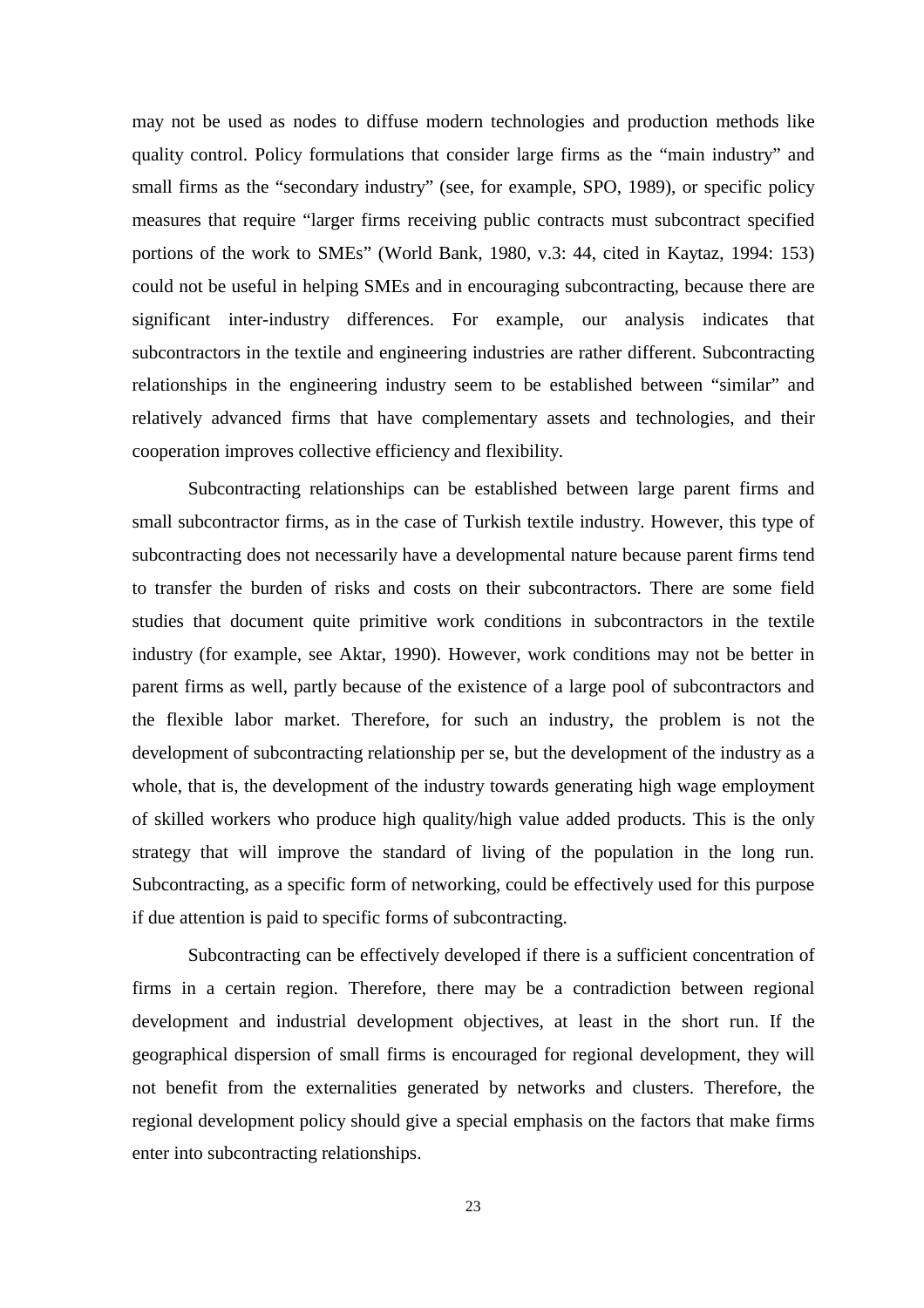#### **References**

- Aktar, A. 1990. *Kapitalizm, Az Gelismislik ve Turkiye'de Kucuk Sanayi*, Istanbul: Afa Yayinlari.
- Altin, S. 1995. *Turk Imalat Sanayinde Fason Imalat Sanayinin Konumu, Sektorel dagilimi ve Fason Olmayan Isyerlerinden Farkliliklari*, unpublished thesis, Ankara: State Institute of Statistics.
- Arena, Richard, Joel Thomas Ravix and Paul-Marie Romani. 1992. "Firm Cooperation and Subcontracting", *Metroeconomica*, 43(1-2), 247-66.
- Ayata, S. 1991. *Sermaye Birikimi ve Toplumsal Degisim*, Ankara: Gundogan Yayinlari.
- Bademli, R.R. 1977. *Distorted and Lower Forms of Capitalist Industrial Production in Underdeveloped Countries: Contemporary Artisan Shops and Workshops in Eskisehir and Gaziantep, Turkey*, unpublished Ph.D Thesis, MIT.
- Belderbos, R., G. Capannelli, and K. Fukao. 2001. "Backward Vertical Linkages of Foreign Manufacturing Affiliates: Evidence from Japanese Multinationals", *World Development*, 29 (19), 189-208.
- Bose, Annavajhula J. C. 1990. "International Subcontracting in Automotive and Electronic Industries--Retrospect and Prospect", *Indian Economic Journal*, 38(2), 20-32.
- Ceglie, Giovanna and Marco Dini. 1999. *SME Cluster and Networking Development in Developing Countries: The Experience of UNIDO*, Working Paper No.2, Private Sector Development Barnch, UNIDO, Vienna.
- Chaillou, B. 1977. "Definition et typologie de la sous traitance", *Revue Economique*, 28(2), 262-85.
- Christerson, Brad and Richard P. Appelbaum. 1995. "Global and Local Subcontracting: Space, Ethnicity, and the Organization of Apparel Production", *World Development*, 23(8), 1363-1374.
- Clarke, A.E. 1994. "Spatial Linkages and Subcontracting Relationships among Hightechnology Industries in the Northeast Ohio Region", *Environment and Planning A*, 26(10), 1579-1603.
- Evcimen, G., M. Kaytaz and E.M. Cinar. 1991. "Subcontracting, Growth and Capital Accumulation in Small-Scale Firms in the Textile Industry in Turkey", *Journal of Development Studies*, 28, 130-149.
- Gonzalez, M., B. Arrunada and A. Fernandez. 2000*.* "Causes of Subcontracting: Evidence from Panel Data on Construction Firms", *Journal of Economic Behavior and Organization*, 42(2), 167-87.
- Holmes, John. 1986. "The Organization and Locational Structure of Production Subcontracting", in A.J. Scott and M. Storper (eds.), *Production, Work, and Territory: The Geographical Anatomy of Industrial Capitalism*. Boston; London and Sydney: Allen & Unwin, 80-106.
- Kaytaz, M. 1994. "Subcontracting Practice in the Turkish Textile and Metal-working Industries", in F. Senses (ed.), *Recent Industrialization Experience of Turkey in a Global Context*, Westport: Greenwood Press, pp.141-154.
- Kelley, Maryellen R. and Bennett Harrison. 1993. "The Subcontracting Behavior of Single vs. Multiplant Enterprises in US Manufacturing: Implications for Economic Development", *World Development*, 18(9), 1273-1294.